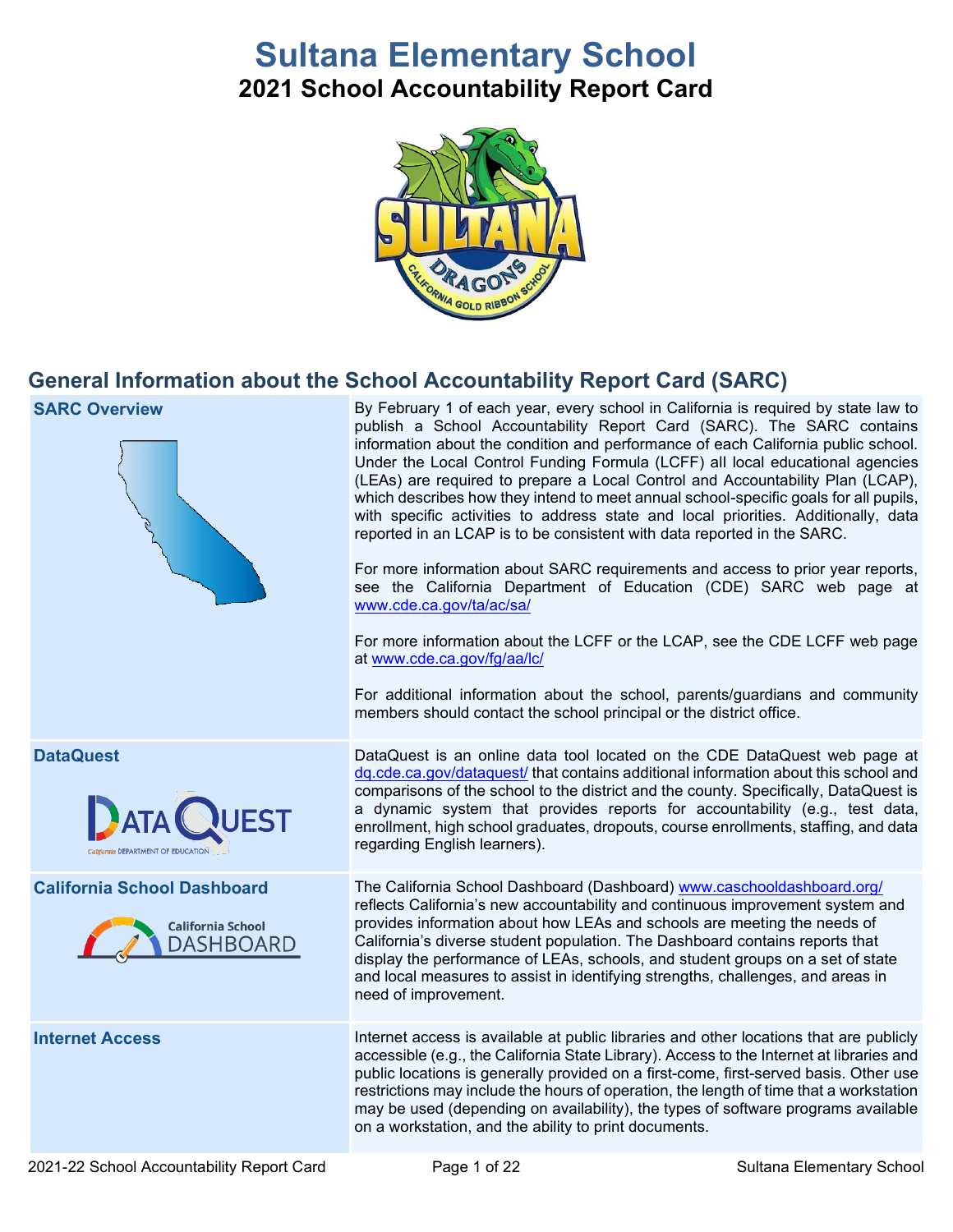## **2021-22 School Contact Information**

| <b>School Name</b>                               | Sultana Elementary School                        |
|--------------------------------------------------|--------------------------------------------------|
| <b>Street</b>                                    | 1845 South Sultana Avenue                        |
| City, State, Zip                                 | Ontario, CA 91761                                |
| <b>Phone Number</b>                              | 909-986-1215                                     |
| <b>Principal</b>                                 | Adriana Melgoza                                  |
| <b>Email Address</b>                             | Adriana.Melgoza@omsd.net                         |
| <b>School Website</b>                            | https://www.omsd.net/site/Default.aspx?PageID=55 |
| County-District-School (CDS) Code 36678196036412 |                                                  |

| 2021-22 District Contact Information |                                   |  |  |  |  |
|--------------------------------------|-----------------------------------|--|--|--|--|
| <b>District Name</b>                 | Ontario-Montclair School District |  |  |  |  |
| <b>Phone Number</b>                  | $(909)$ 459-2500                  |  |  |  |  |
| Superintendent                       | Dr. James Q. Hammond              |  |  |  |  |
| <b>Email Address</b>                 | info@omsd.net                     |  |  |  |  |
| <b>District Website Address</b>      | https://www.omsd.net              |  |  |  |  |

### **2021-22 School Overview**

Sultana Elementary School was built in 1963 and is located in South Ontario, CA. Sultana is a preschool through sixth-grade traditional school serving 679 students. The diverse student body represents a multicultural population. There are opportunities to participate in academic enrichment and intervention classes as well as the after-school Think Together Program. Sultana Elementary has received the Platinum PBIS award as well as the Civic Learning Award of Merit.

Mission Statement: Sultana Sports & Science Academy provides a safe, responsible, and respectful environment where students are encouraged to engage in innovative project-based learning through a holistic program of rigorous academic enrichment, health education, team building, and character development. Students develop lifelong, healthy living habits while they enhance their critical thinking and problem-solving skills to develop a deep understanding of the world around them.

## **About this School**

|  | 2020-21 Student Enrollment by Grade Level |  |  |
|--|-------------------------------------------|--|--|
|  |                                           |  |  |
|  |                                           |  |  |

| <b>Grade Level</b> | Number of Students |
|--------------------|--------------------|
| Kindergarten       | 115                |
| Grade 1            | 99                 |
| Grade 2            | 87                 |
| Grade 3            | 106                |
| Grade 4            | 90                 |
| Grade 5            | 90                 |
| Grade 6            | 88                 |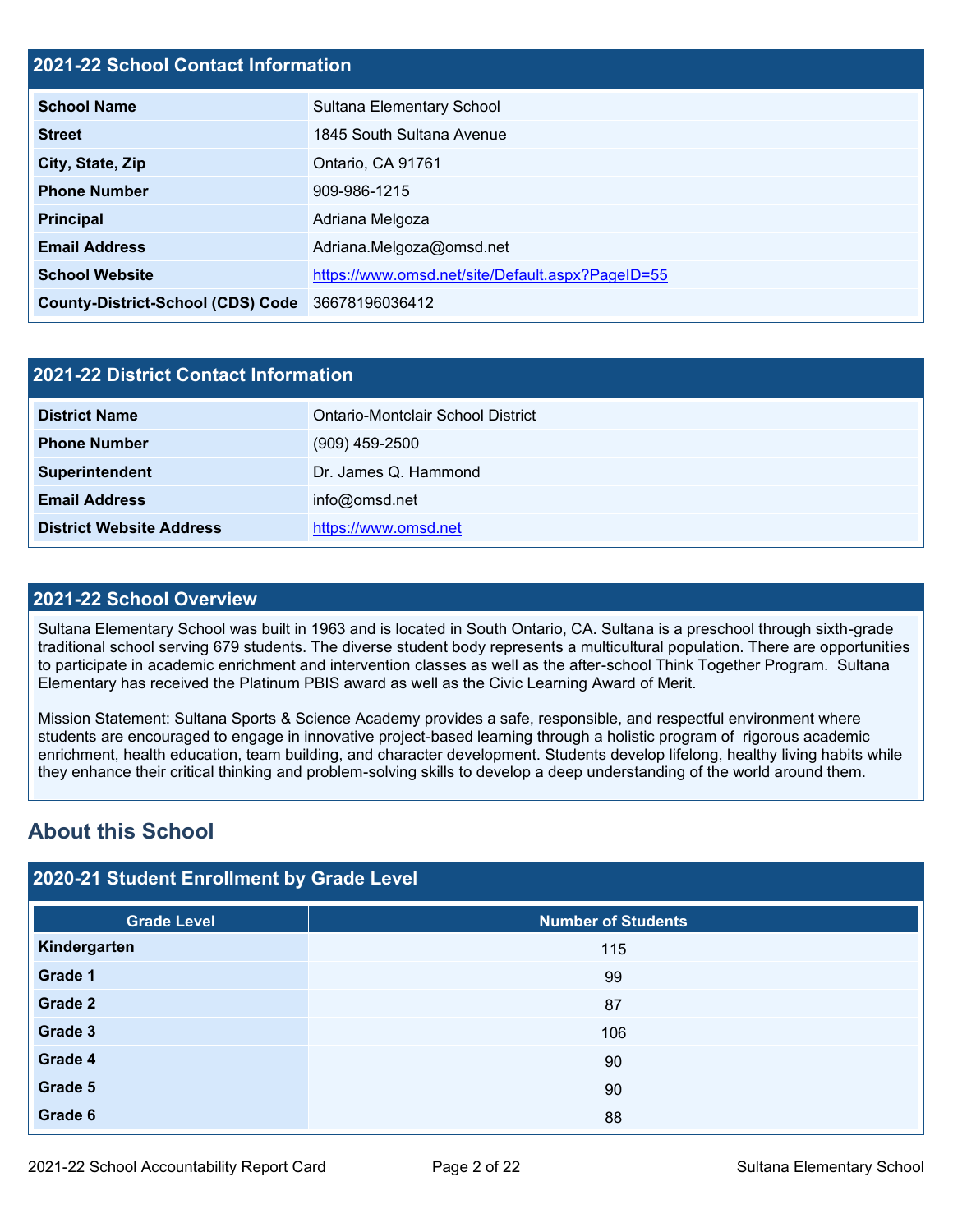## **2020-21 Student Enrollment by Student Group**

| <b>Student Group</b>                   | <b>Percent of Total Enrollment</b> |
|----------------------------------------|------------------------------------|
| <b>Female</b>                          | 46.4                               |
| <b>Male</b>                            | 53.6                               |
| American Indian or Alaska Native       | 0.3                                |
| <b>Asian</b>                           | 2.2                                |
| <b>Black or African American</b>       | 2.1                                |
| <b>Filipino</b>                        | 0.1                                |
| <b>Hispanic or Latino</b>              | 91.7                               |
| Native Hawaiian or Pacific Islander    | 0.7                                |
| <b>Two or More Races</b>               | 0.4                                |
| <b>White</b>                           | 2.4                                |
| <b>English Learners</b>                | 38.8                               |
| <b>Foster Youth</b>                    | 0.4                                |
| <b>Homeless</b>                        | 9.6                                |
| <b>Socioeconomically Disadvantaged</b> | 92.7                               |
| <b>Students with Disabilities</b>      | 20.1                               |

**A. Conditions of Learning State Priority: Basic**

The SARC provides the following information relevant to the State priority: Basic (Priority 1):

- Degree to which teachers are appropriately assigned and fully credentialed in the subject area and for the pupils they are teaching;
- Pupils have access to standards-aligned instructional materials; and
- School facilities are maintained in good repair

Note: For more information refer to the Updated Teacher Equity Definitions web page at<https://www.cde.ca.gov/pd/ee/teacherequitydefinitions.asp>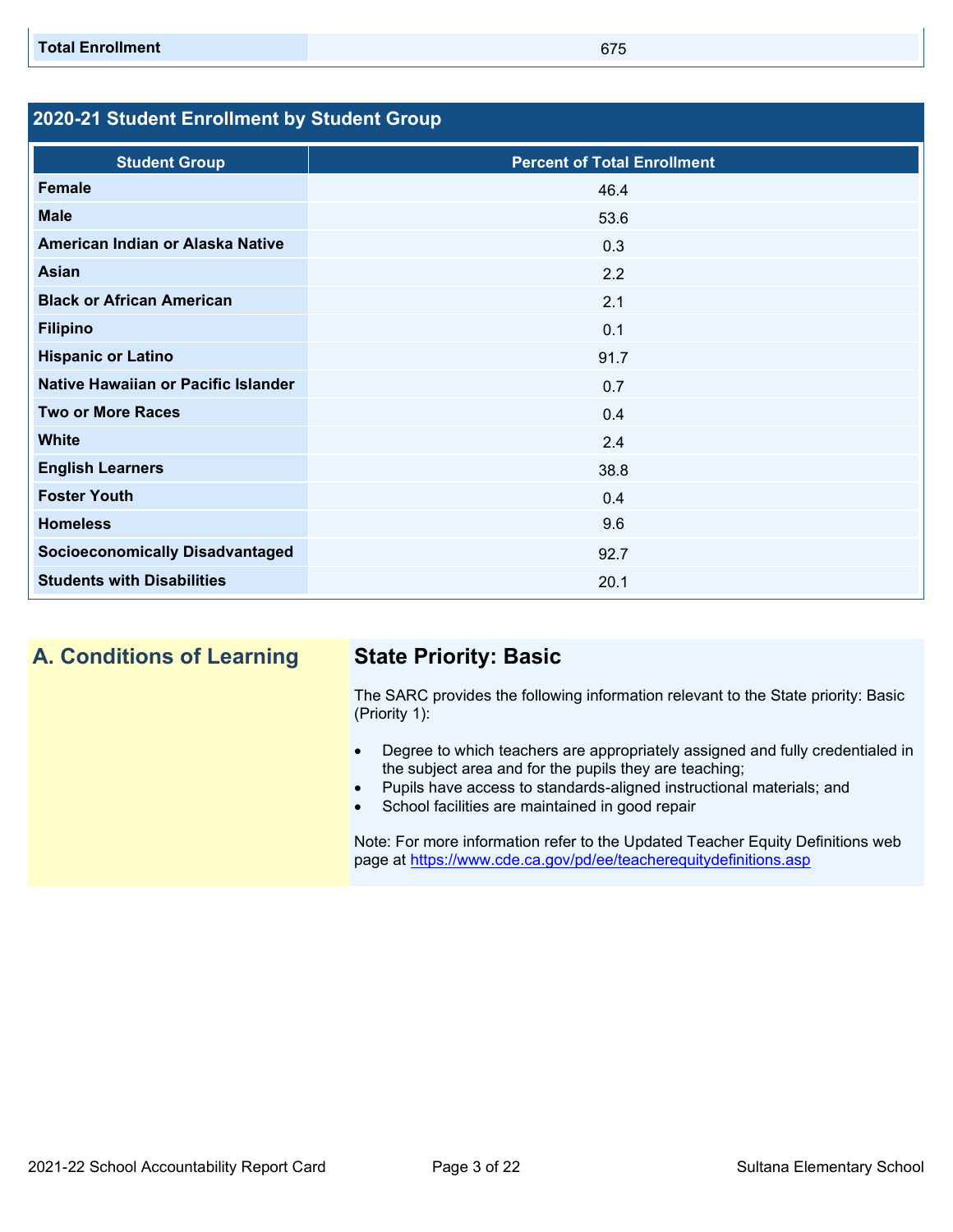| <b>2019-20 Teacher Preparation and Placement</b>                                                |         |  |  |  |  |
|-------------------------------------------------------------------------------------------------|---------|--|--|--|--|
| <b>Authorization/Assignment</b>                                                                 | 2019-20 |  |  |  |  |
| Fully (Preliminary or Clear) Credentialed for Subject and Student Placement (properly assigned) |         |  |  |  |  |
| <b>Intern Credential Holders Properly Assigned</b>                                              |         |  |  |  |  |
| Teachers Without Credentials and Misassignments ("ineffective" under ESSA)                      |         |  |  |  |  |
| Credentialed Teachers Assigned Out-of-Field ("out-of-field" under ESSA)                         |         |  |  |  |  |
| <b>Unknown</b>                                                                                  |         |  |  |  |  |
| <b>Total Teaching Positions</b>                                                                 |         |  |  |  |  |

Note: The data in this table is based on Full Time Equivalent (FTE) status. One FTE equals one staff member working full time; one FTE could also represent two staff members who each work 50 percent of full time. Additionally, an assignment is defined as a position that an educator is assigned to based on setting, subject, and grade level. An authorization is defined as the services that an educator is authorized to provide to students.

# **2019-20 Teachers Without Credentials and Misassignments (considered "ineffective" under ESSA) Authorization/Assignment 2019-20 Permits and Waivers Misassignments Vacant Positions Total Teachers Without Credentials and Misassignments**

| 2019-20 Credentialed Teachers Assigned Out-of-Field (considered "out-of-field" under ESSA) |         |  |  |  |
|--------------------------------------------------------------------------------------------|---------|--|--|--|
| <b>Indicator</b>                                                                           | 2019-20 |  |  |  |
| Credentialed Teachers Authorized on a Permit or Waiver                                     |         |  |  |  |
| <b>Local Assignment Options</b>                                                            |         |  |  |  |
| <b>Total Out-of-Field Teachers</b>                                                         |         |  |  |  |

| 2019-20 Class Assignments                                                                                                                           |         |
|-----------------------------------------------------------------------------------------------------------------------------------------------------|---------|
| <b>Indicator</b>                                                                                                                                    | 2019-20 |
| <b>Misassignments for English Learners</b><br>(a percentage of all the classes with English learners taught by teachers that are misassigned)       |         |
| No credential, permit or authorization to teach<br>(a percentage of all the classes taught by teachers with no record of an authorization to teach) |         |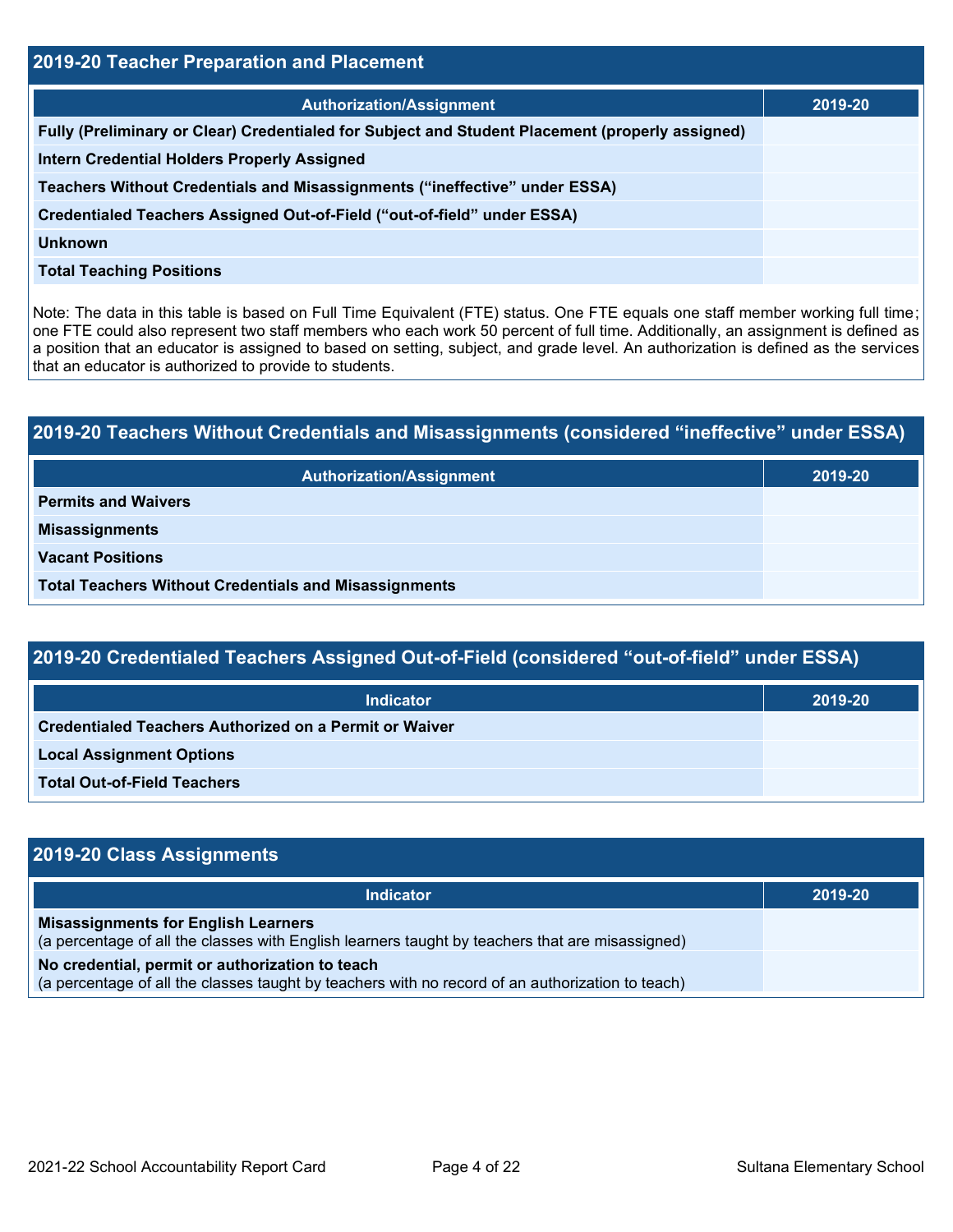## **2021-22 Quality, Currency, Availability of Textbooks and Other Instructional Materials**

### **Year and month in which the data were collected August 2021**

| <b>Subject</b>                    | Textbooks and Other Instructional Materials/year of<br><b>Adoption</b>                                                                                                                                                                                                                                                                                                                                                                                                               | <b>From</b><br><b>Most</b><br><b>Recent</b><br><b>Adoption</b> | <b>Percent</b><br><b>Students</b><br><b>Lacking Own</b><br><b>Assigned</b><br><b>Copy</b> |
|-----------------------------------|--------------------------------------------------------------------------------------------------------------------------------------------------------------------------------------------------------------------------------------------------------------------------------------------------------------------------------------------------------------------------------------------------------------------------------------------------------------------------------------|----------------------------------------------------------------|-------------------------------------------------------------------------------------------|
| <b>Reading/Language Arts</b>      | TK Big Day (Houghton-Mifflin-Harcourt) - Adopted 2016<br>K-6 Wonders (McGraw-Hill) - Adopted 2016                                                                                                                                                                                                                                                                                                                                                                                    | Yes                                                            | 0%                                                                                        |
| <b>Mathematics</b>                | TK-8 - Eureka Math (Great Minds)- Adopted 2015* and then<br>in 2018* for Dual Immersion program.<br>K-8 mathematics materials were selected by OMSD<br>stakeholders to adopt due to the level of rigor of the program<br>and a strong alignment with the California State Standards.<br>*TK mathematics materials are from the most recent local<br>adoption.<br>Integrated Math, High School Credit Course, Houghton Mifflin<br>Harcourt, Integrated Math I, 2015 adopted May, 2020 | Yes                                                            | 0%                                                                                        |
| <b>Science</b>                    | TK- Big Day Houghton-Mifflin- Adopted 2016<br>K-5 California Inspire Science (McGraw Hill) - Adopted 2019<br>6-8 California Inspire Science-Preferred Integrated (McGraw<br>Hill) - Adopted 2019                                                                                                                                                                                                                                                                                     | Yes                                                            | 0%                                                                                        |
| <b>History-Social Science</b>     | TK Big Day (Houghton-Mifflin-Harcourt) - Adopted 2016<br>K-5 California Vistas (Macmillan/McGraw-Hill) - Adopted<br>2006*<br>6-8 My World Interactive (Pearson) - Adopted 2018<br>*K-5 History/Social Science materials are not from the most<br>recent state adoption; however, the district has determined<br>through local review that the materials are still aligned to<br>current state standards.                                                                             | Yes                                                            | 0%                                                                                        |
| <b>Foreign Language</b>           | *Spanish II S, High School Credit Course, Vista, Imagina, 4th<br>Edition, adopted May 2020 - *Not from the most recent state<br>adoption.<br>Spanish for Native Speakers, McDougal Littel, Tu Mundo,<br>2008, adopted July 2008<br>Beginning Spanish, Prentice Hall, Realidades, 2008, adopted<br><b>July 2008</b>                                                                                                                                                                   | Yes                                                            | 0%                                                                                        |
| <b>Health</b>                     | K-8 Focus on You (Charles Merrill Publishing) - Adopted<br>1984                                                                                                                                                                                                                                                                                                                                                                                                                      | No                                                             | 0%                                                                                        |
| <b>Visual and Performing Arts</b> | TK-6 Theatre Arts Connection (SRA/McGraw-Hill) - Adopted<br>2008<br>TK-6 Art Connection (SRA/McGraw-Hill) - Adopted 2008<br>TK-8 CA Spotlight on Music (McGraw-Hill) - Adopted 2008<br>6-8 Middle School Art Series (McGraw-Hill) - Adopted 2008                                                                                                                                                                                                                                     | Yes                                                            | 0%                                                                                        |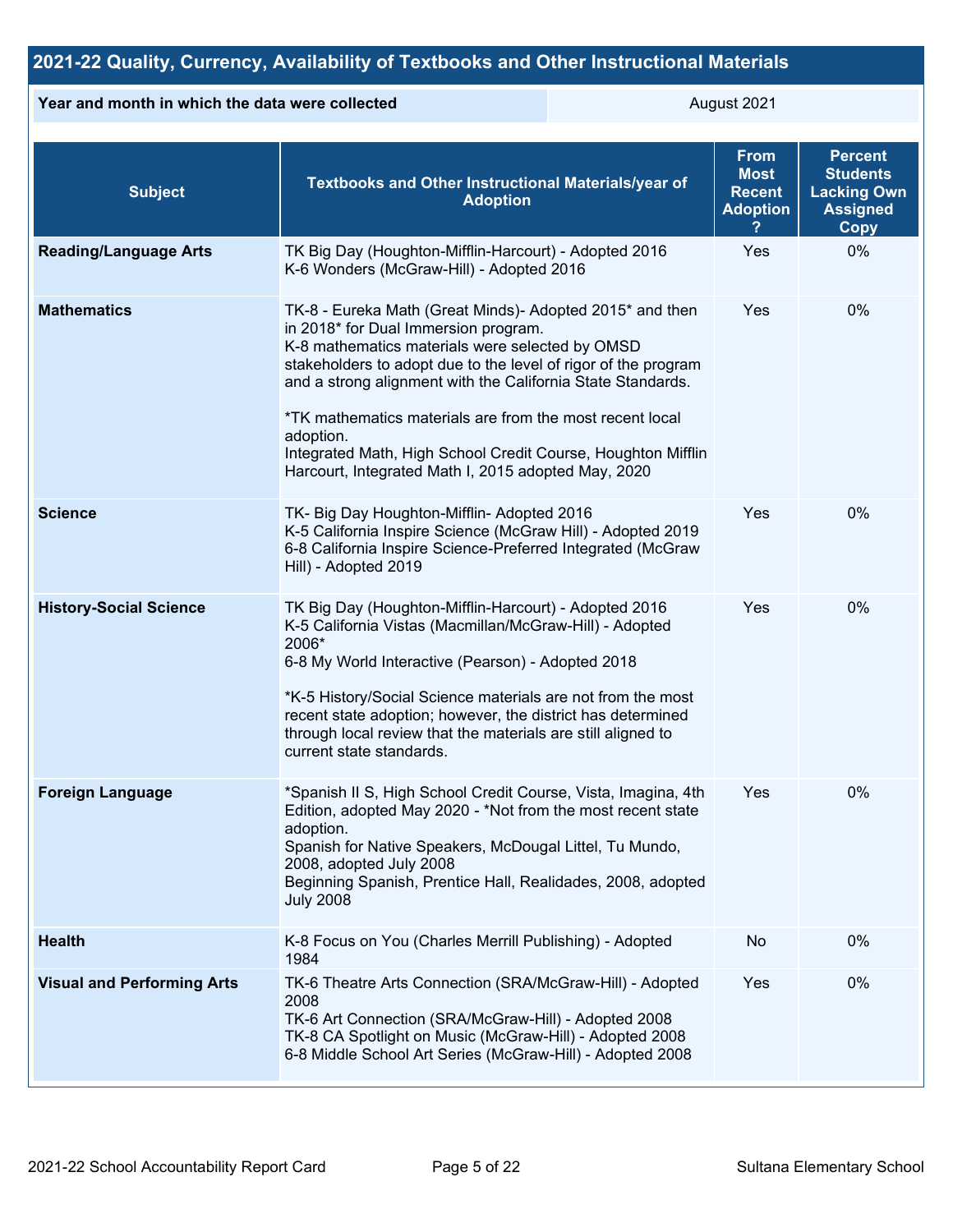### **School Facility Conditions and Planned Improvements**

Sultana School was originally built in 1963. Sultana Elementary has adequate classrooms, staff, and ancillary spaces. The school has a total of 42 classrooms, a multipurpose room, a library, computer lab, science lab, Music/Think Together learning classroom, OT/Speech therapy classrooms, and an administration building that houses offices and staff facilities. There are 20 portable classrooms that were installed at various times between 1996 and 2009. There are no completed or planned facility improvements. The school has a large field and enough playground equipment for student engagement. There are 11 student restrooms and 3 staff restrooms. The school facility offers a good learning environment with fully functioning lighting, heating, and cooling systems, and noise negation. Each teacher has a school laptop computer. There are 37 classrooms equipped with Smart Boards and all classrooms have document cameras and LCD projectors. Internet access is available in the office and all classrooms.

To promote safety, Sultana Elementary School is a closed campus; gates are closed during the school day and visitors must enter through the main office to sign at the front desk prior to entering the school premises. Visitors must present their California ID badges and staff must present their district badges. All forms of ID are scanned through our RAPTOR system. Signage has been placed at all gates directing visitors to check in at the office. All staff members have been provided with district ID badges. Sultana Elementary School offers student supervision before school, during school, and after school. All support staff members communicate using 2-way radios to maintain the safety of all students. Supervision in the mornings is done by the administrative team, support team, and proctors. Recess and lunch duty supervision is offered by our proctors. We also have paraeducators help support with supervision during recess breaks. After-school supervision is offered by the administration team, support staff as well as teachers.

Sultana School is maintained in a manner that assures it is in good repair and functional. The principal works with the full-time custodial staff to make certain a daily cleaning schedule is maintained so classrooms, restrooms, and the school grounds remain clean, safe and orderly, and that the floors, walls, and plumbing system are all in good repair. The administration works closely with custodial staff to ensure the carpets in each classroom are clean, maintained or replaced if necessary. Site and district maintenance and grounds staff make sure that the work necessary to keep the school in good repair, in working order, and aesthetically pleasing are completed in a timely manner. A work order process is in use to ensure efficient service and that emergency repairs are given the highest priority.

The LEA takes great efforts to ensure that all schools are clean, safe, and functional. The district Operations Department annually conducts an in-depth evaluation of each school to determine the condition of the facilities and identify situations that need maintenance, repair, or an upgrade. To assist in this effort, the LEA uses a facility survey instrument developed by the State of California OPSC. The results of this survey are available at the school office or at the Ontario-Montclair School District office. Monthly safety inspections and ongoing maintenance ensure school facilities are kept safe, in good working condition. A facilities inspection was conducted by district personnel on November 8, 2021.

On an annual basis, the San Bernardino County Superintendent of Schools conducts Williams visits to monitor school sites to evaluate the sufficiency of instructional materials and to ensure that school site facilities are in good repair. A Williams visit was conducted on August 24, 2021

During the most recent Facility Conditions Evaluation conducted on August 24, 2021, by the County's William's Team, facilities and buildings, rooms, and grounds were found to be in "good repair." The Facility Inspection Tool was used throughout a walkthrough of our school. There were no extreme deficiencies found and one good repair deficiency.

### **Year and month of the most recent FIT report** August 24, 2021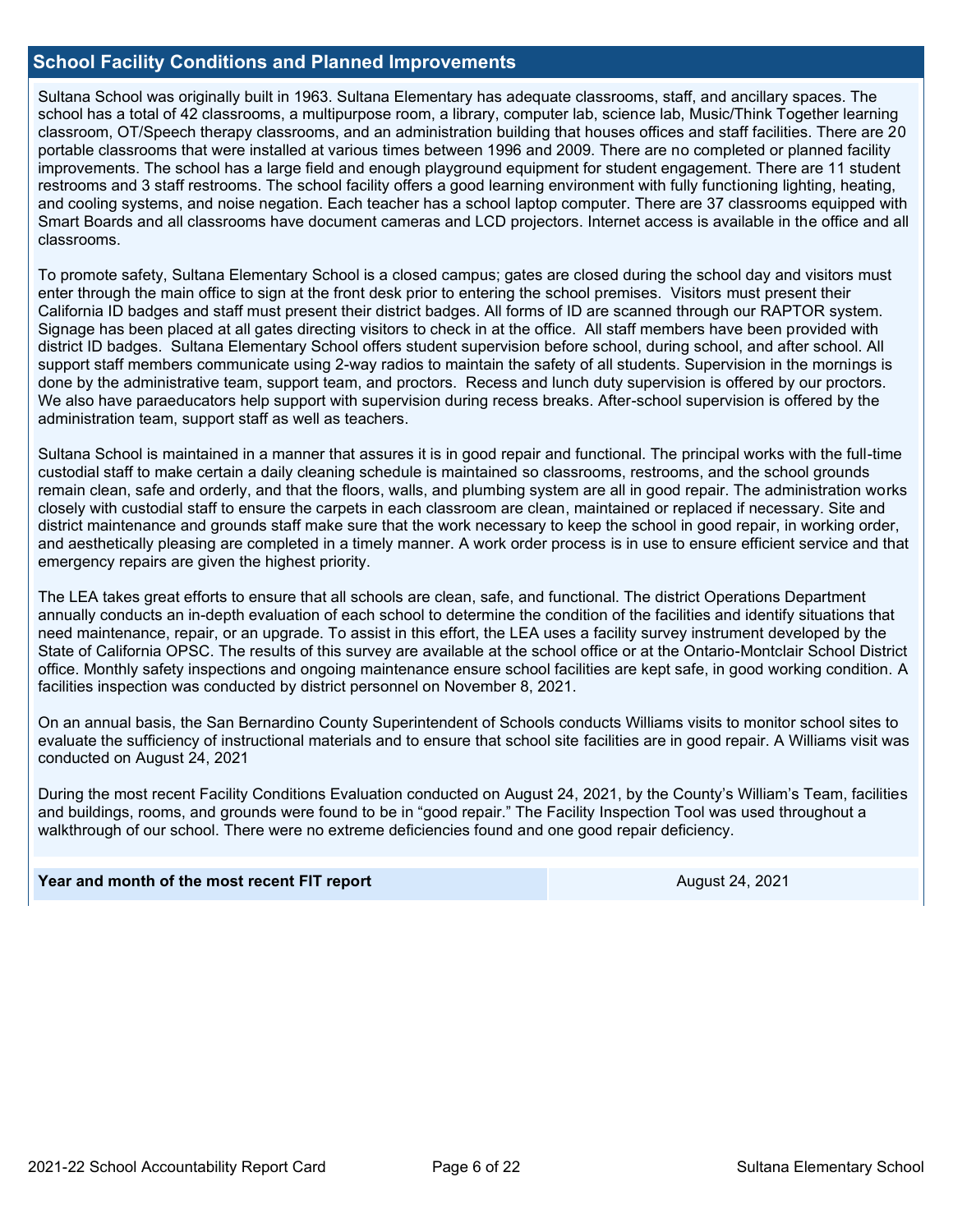| <b>School Facility Conditions and Planned Improvements</b>                    |              |              |              |                                                                                                                                                            |  |  |  |
|-------------------------------------------------------------------------------|--------------|--------------|--------------|------------------------------------------------------------------------------------------------------------------------------------------------------------|--|--|--|
| <b>System Inspected</b>                                                       | Rate<br>Good | Rate<br>Fair | Rate<br>Poor | <b>Repair Needed and Action Taken or Planned</b>                                                                                                           |  |  |  |
| <b>Systems:</b><br>Gas Leaks, Mechanical/HVAC, Sewer                          | X            |              |              |                                                                                                                                                            |  |  |  |
| Interior:<br><b>Interior Surfaces</b>                                         | X            |              |              |                                                                                                                                                            |  |  |  |
| <b>Cleanliness:</b><br>Overall Cleanliness, Pest/Vermin Infestation           | X            |              |              |                                                                                                                                                            |  |  |  |
| <b>Electrical</b>                                                             | $\mathsf{X}$ |              |              |                                                                                                                                                            |  |  |  |
| <b>Restrooms/Fountains:</b><br>Restrooms, Sinks/ Fountains                    | $\sf X$      |              |              | Section 8. Restrooms Girls restroom Building D:<br>Soap/sanitizer dispensers damaged, broken or<br>missing (work order #221243 completed<br>$8/24/2021$ ). |  |  |  |
| Safety:<br>Fire Safety, Hazardous Materials                                   | X            |              |              |                                                                                                                                                            |  |  |  |
| Structural:<br><b>Structural Damage, Roofs</b>                                | $\sf X$      |              |              |                                                                                                                                                            |  |  |  |
| <b>External:</b><br>Playground/School Grounds, Windows/<br>Doors/Gates/Fences | $\sf X$      |              |              |                                                                                                                                                            |  |  |  |

| <b>Overall Facility Rate</b> |      |      |      |
|------------------------------|------|------|------|
| <b>Exemplary</b>             | Good | Fair | Poor |
|                              |      |      |      |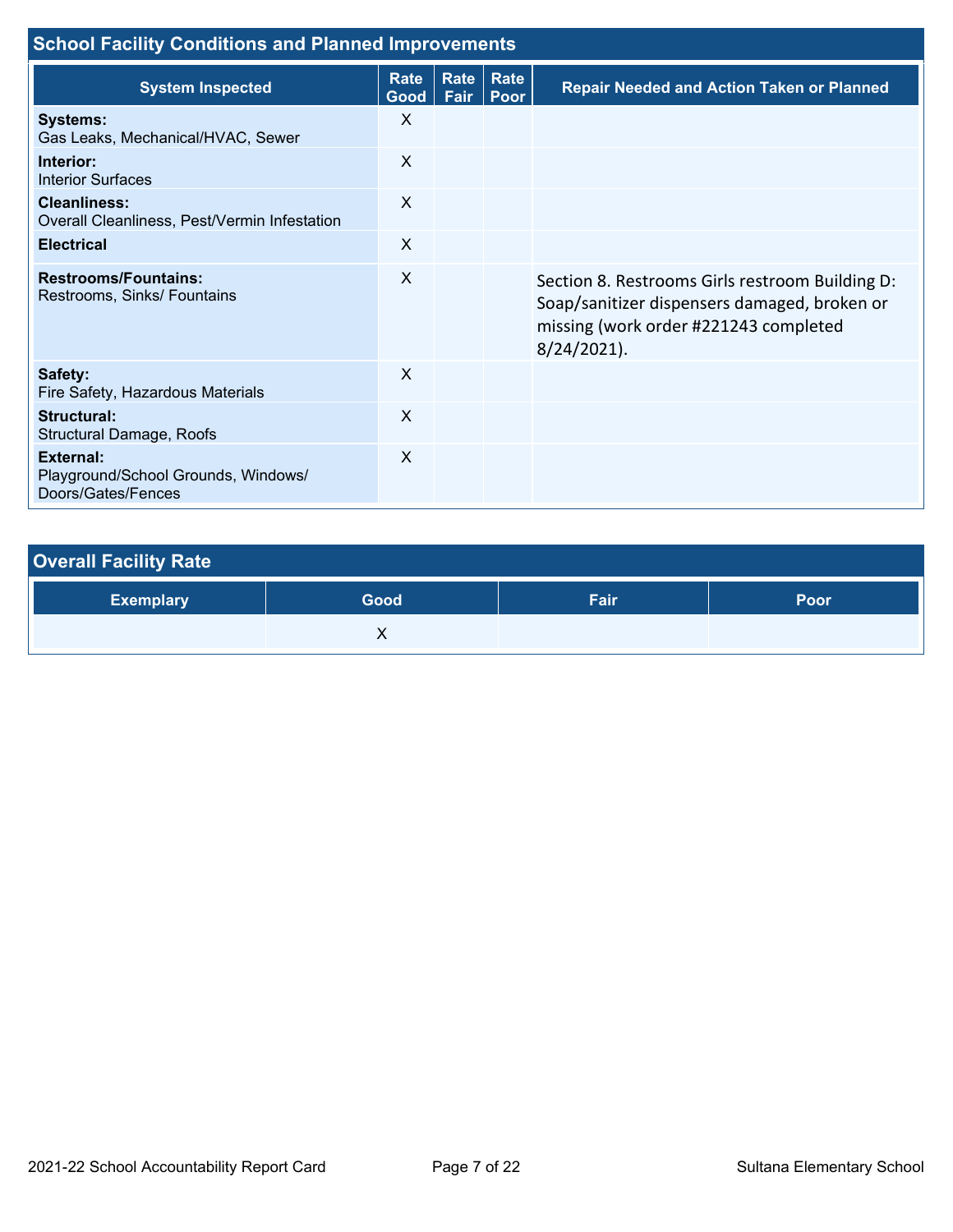## **B. Pupil Outcomes State Priority: Pupil Achievement**

The SARC provides the following information relevant to the State priority: Pupil Achievement (Priority 4):

### **Statewide Assessments**

(i.e., California Assessment of Student Performance and Progress [CAASPP] System includes the Smarter Balanced Summative Assessments for students in the general education population and the California Alternate Assessments [CAAs] for English language arts/literacy [ELA] and mathematics given in grades three through eight and grade eleven. Only eligible students may participate in the administration of the CAAs. CAAs items are aligned with alternate achievement standards, which are linked with the Common Core State Standards [CCSS] for students with the most significant cognitive disabilities).

The CAASPP System encompasses the following assessments and student participation requirements:

- 1. **Smarter Balanced Summative Assessments and CAAs for ELA** in grades three through eight and grade eleven.
- 2. **Smarter Balanced Summative Assessments and CAAs for mathematics** in grades three through eight and grade eleven.
- 3. **California Science Test (CAST) and CAAs for Science** in grades five, eight, and once in high school (i.e., grade ten, eleven, or twelve).

### **SARC Reporting in the 2020-2021 School Year Only**

Where the most viable option, LEAs were required to administer the statewide summative assessment in ELA and mathematics. Where a statewide summative assessment was not the most viable option for the LEA (or for one or more gradelevel[s] within the LEA) due to the pandemic, LEAs were allowed to report results from a different assessment that met the criteria established by the State Board of Education (SBE) on March 16, 2021. The assessments were required to be:

- Aligned with CA CCSS for ELA and mathematics;
- Available to students in grades 3 through 8, and grade 11; and
- Uniformly administered across a grade, grade span, school, or district to all eligible students.

### **Options**

Note that the CAAs could only be administered in-person following health and safety requirements. If it was not viable for the LEA to administer the CAAs in person with health and safety guidelines in place, the LEA was directed to not administer the tests. There were no other assessment options available for the CAAs. Schools administered the Smarter Balanced Summative Assessments for ELA and mathematics, other assessments that meet the SBE criteria, or a combination of both, and they could only choose one of the following:

- Smarter Balanced ELA and mathematics summative assessments;
- Other assessments meeting the SBE criteria; or
- Combination of Smarter Balanced ELA and mathematics summative assessments and other assessments.

The percentage of students who have successfully completed courses that satisfy the requirements for entrance to the University of California and the California State University, or career technical education sequences or programs of study.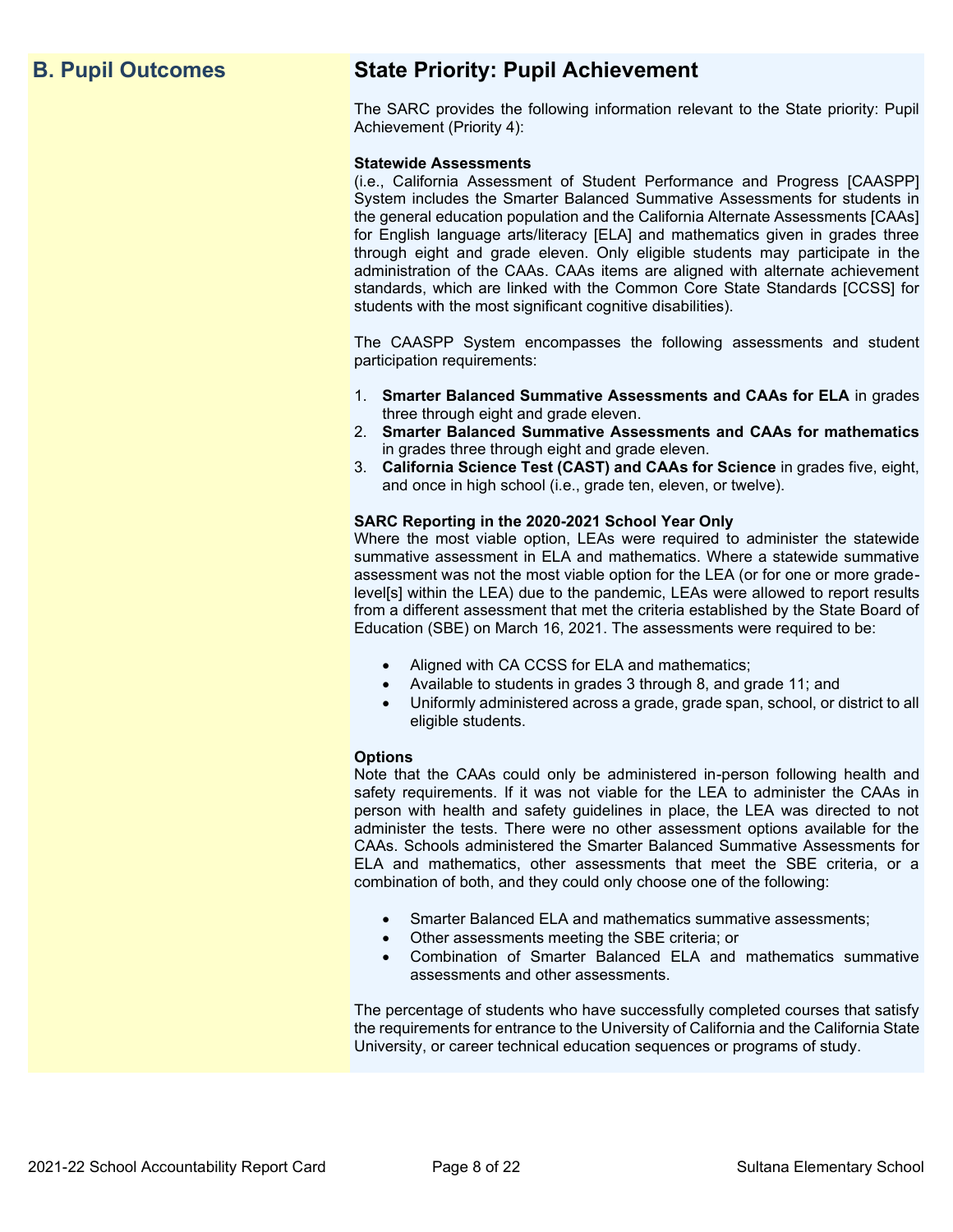## **Percentage of Students Meeting or Exceeding the State Standard on CAASPP**

This table displays CAASPP test results in ELA and mathematics for all students grades three through eight and grade eleven taking and completing a state-administered assessment.

The 2019-2020 data cells with N/A values indicate that the 2019-2020 data are not available due to the COVID-19 pandemic and resulting summative test suspension. The Executive Order N-30-20 was issued which waived the assessment, accountability, and reporting requirements for the 2019-2020 school year.

The 2020-2021 data cells have N/A values because these data are not comparable to other year data due to the COVID-19 pandemic during the 2020-2021 school year. Where the CAASPP assessments in ELA and/or mathematics is not the most viable option, the LEAs were allowed to administer local assessments. Therefore, the 2020-2021 data between school years for the school, district, state are not an accurate comparison. As such, it is inappropriate to compare results of the 2020-2021 school year to other school years.

| <b>Subject</b>                                                       | <b>School</b><br>2019-20 | <b>School</b><br>2020-21 | <b>District</b><br>2019-20 | <b>District</b><br>2020-21 | <b>State</b><br>2019-20 | <b>State</b><br>2020-21 |
|----------------------------------------------------------------------|--------------------------|--------------------------|----------------------------|----------------------------|-------------------------|-------------------------|
| <b>English Language Arts/Literacy</b><br>$\left($ grades 3-8 and 11) | N/A                      | N/A                      | N/A                        | N/A                        | N/A                     | N/A                     |
| <b>Mathematics</b><br>$(grades 3-8 and 11)$                          | N/A                      | N/A                      | N/A                        | N/A                        | N/A                     | N/A                     |

## **2020-21 CAASPP Test Results in ELA by Student Group**

This table displays CAASPP test results in ELA by student group for students grades three through eight and grade eleven taking and completing a state-administered assessment. The CDE will populate this table for schools in cases where the school administered the CAASPP assessment. In cases where the school administered a local assessment instead of CAASPP, the CDE will populate this table with "NT" values, meaning this school did not test students using the CAASPP. See the local assessment(s) table for more information.

| <b>CAASPP</b><br><b>Student Groups</b> | <b>CAASPP</b><br><b>Total</b><br><b>Enrollment</b> | <b>CAASPP</b><br><b>Number</b><br><b>Tested</b> | <b>CAASPP</b><br><b>Percent</b><br><b>Tested</b> | <b>CAASPP</b><br><b>Percent</b><br><b>Not Tested</b> | <b>CAASPP</b><br><b>Percent</b><br>Met or<br><b>Exceeded</b> |
|----------------------------------------|----------------------------------------------------|-------------------------------------------------|--------------------------------------------------|------------------------------------------------------|--------------------------------------------------------------|
| <b>All Students</b>                    | 376                                                | <b>NT</b>                                       | <b>NT</b>                                        | <b>NT</b>                                            | <b>NT</b>                                                    |
| <b>Female</b>                          | 189                                                | <b>NT</b>                                       | <b>NT</b>                                        | <b>NT</b>                                            | <b>NT</b>                                                    |
| <b>Male</b>                            | 187                                                | <b>NT</b>                                       | <b>NT</b>                                        | <b>NT</b>                                            | <b>NT</b>                                                    |
| American Indian or Alaska Native       | $\overline{0}$                                     | $\mathbf 0$                                     | $\mathbf{0}$                                     | $\Omega$                                             | $\Omega$                                                     |
| <b>Asian</b>                           | --                                                 | <b>NT</b>                                       | <b>NT</b>                                        | <b>NT</b>                                            | <b>NT</b>                                                    |
| <b>Black or African American</b>       | --                                                 | <b>NT</b>                                       | <b>NT</b>                                        | <b>NT</b>                                            | <b>NT</b>                                                    |
| <b>Filipino</b>                        | $\mathbf{0}$                                       | $\mathbf 0$                                     | $\mathbf 0$                                      | $\overline{0}$                                       | $\mathbf 0$                                                  |
| <b>Hispanic or Latino</b>              | 346                                                | <b>NT</b>                                       | <b>NT</b>                                        | <b>NT</b>                                            | <b>NT</b>                                                    |
| Native Hawaiian or Pacific Islander    | --                                                 | <b>NT</b>                                       | <b>NT</b>                                        | <b>NT</b>                                            | <b>NT</b>                                                    |
| <b>Two or More Races</b>               | --                                                 | <b>NT</b>                                       | <b>NT</b>                                        | <b>NT</b>                                            | <b>NT</b>                                                    |
| <b>White</b>                           | --                                                 | <b>NT</b>                                       | <b>NT</b>                                        | <b>NT</b>                                            | <b>NT</b>                                                    |
| <b>English Learners</b>                | 120                                                | <b>NT</b>                                       | <b>NT</b>                                        | <b>NT</b>                                            | <b>NT</b>                                                    |
| <b>Foster Youth</b>                    | --                                                 | <b>NT</b>                                       | <b>NT</b>                                        | <b>NT</b>                                            | NT                                                           |
| <b>Homeless</b>                        | 88                                                 | <b>NT</b>                                       | <b>NT</b>                                        | <b>NT</b>                                            | <b>NT</b>                                                    |
| <b>Military</b>                        | $\mathbf{0}$                                       | $\mathbf 0$                                     | $\mathbf 0$                                      | $\Omega$                                             | $\mathbf{0}$                                                 |
| <b>Socioeconomically Disadvantaged</b> | 349                                                | <b>NT</b>                                       | <b>NT</b>                                        | <b>NT</b>                                            | <b>NT</b>                                                    |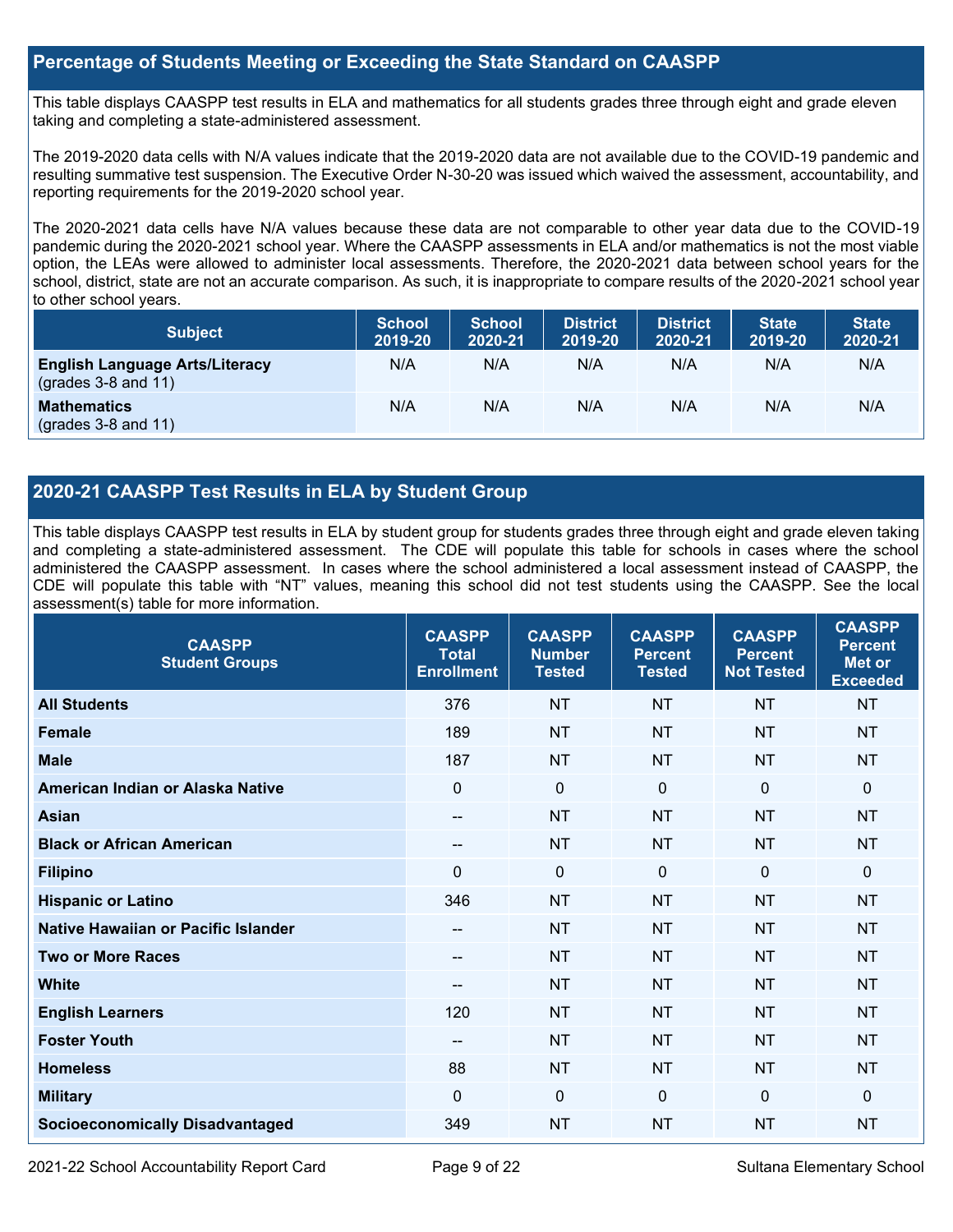| <b>Students Receiving Migrant Education Services</b> |    |  |   |
|------------------------------------------------------|----|--|---|
| <b>Students with Disabilities</b>                    | NΊ |  | N |

## **2020-21 CAASPP Test Results in Math by Student Group**

This table displays CAASPP test results in Math by student group for students grades three through eight and grade eleven taking and completing a state-administered assessment. The CDE will populate this table for schools in cases where the school administered the CAASPP assessment. In cases where the school administered a local assessment instead of CAASPP, the CDE will populate this table with "NT" values, meaning this school did not test students using the CAASPP. See the local assessment(s) table for more information.

| <b>CAASPP</b><br><b>Student Groups</b>               | <b>CAASPP</b><br><b>Total</b><br><b>Enrollment</b> | <b>CAASPP</b><br><b>Number</b><br><b>Tested</b> | <b>CAASPP</b><br><b>Percent</b><br><b>Tested</b> | <b>CAASPP</b><br><b>Percent</b><br><b>Not Tested</b> | <b>CAASPP</b><br><b>Percent</b><br><b>Met or</b><br><b>Exceeded</b> |
|------------------------------------------------------|----------------------------------------------------|-------------------------------------------------|--------------------------------------------------|------------------------------------------------------|---------------------------------------------------------------------|
| <b>All Students</b>                                  | 376                                                | <b>NT</b>                                       | <b>NT</b>                                        | <b>NT</b>                                            | <b>NT</b>                                                           |
| <b>Female</b>                                        | 189                                                | <b>NT</b>                                       | <b>NT</b>                                        | <b>NT</b>                                            | <b>NT</b>                                                           |
| <b>Male</b>                                          | 187                                                | <b>NT</b>                                       | <b>NT</b>                                        | <b>NT</b>                                            | <b>NT</b>                                                           |
| American Indian or Alaska Native                     | $\mathbf 0$                                        | $\mathbf 0$                                     | $\mathbf 0$                                      | $\mathbf 0$                                          | $\mathbf 0$                                                         |
| <b>Asian</b>                                         | $\overline{\phantom{a}}$                           | <b>NT</b>                                       | <b>NT</b>                                        | <b>NT</b>                                            | <b>NT</b>                                                           |
| <b>Black or African American</b>                     | --                                                 | <b>NT</b>                                       | <b>NT</b>                                        | <b>NT</b>                                            | <b>NT</b>                                                           |
| <b>Filipino</b>                                      | $\mathbf{0}$                                       | $\mathbf 0$                                     | $\mathbf 0$                                      | $\Omega$                                             | $\mathbf 0$                                                         |
| <b>Hispanic or Latino</b>                            | 346                                                | <b>NT</b>                                       | <b>NT</b>                                        | <b>NT</b>                                            | <b>NT</b>                                                           |
| Native Hawaiian or Pacific Islander                  | --                                                 | <b>NT</b>                                       | <b>NT</b>                                        | <b>NT</b>                                            | <b>NT</b>                                                           |
| <b>Two or More Races</b>                             | $\overline{\phantom{a}}$                           | <b>NT</b>                                       | <b>NT</b>                                        | <b>NT</b>                                            | <b>NT</b>                                                           |
| <b>White</b>                                         | $\hspace{0.05cm}$ – $\hspace{0.05cm}$              | <b>NT</b>                                       | <b>NT</b>                                        | <b>NT</b>                                            | <b>NT</b>                                                           |
| <b>English Learners</b>                              | 120                                                | <b>NT</b>                                       | <b>NT</b>                                        | <b>NT</b>                                            | <b>NT</b>                                                           |
| <b>Foster Youth</b>                                  | --                                                 | <b>NT</b>                                       | <b>NT</b>                                        | <b>NT</b>                                            | <b>NT</b>                                                           |
| <b>Homeless</b>                                      | 88                                                 | <b>NT</b>                                       | <b>NT</b>                                        | <b>NT</b>                                            | <b>NT</b>                                                           |
| <b>Military</b>                                      | $\mathbf{0}$                                       | $\mathbf 0$                                     | $\mathbf 0$                                      | $\Omega$                                             | $\mathbf 0$                                                         |
| <b>Socioeconomically Disadvantaged</b>               | 349                                                | <b>NT</b>                                       | <b>NT</b>                                        | <b>NT</b>                                            | <b>NT</b>                                                           |
| <b>Students Receiving Migrant Education Services</b> | $\mathbf 0$                                        | $\pmb{0}$                                       | $\mathbf 0$                                      | $\mathbf 0$                                          | $\mathbf 0$                                                         |
| <b>Students with Disabilities</b>                    | 76                                                 | <b>NT</b>                                       | <b>NT</b>                                        | <b>NT</b>                                            | <b>NT</b>                                                           |

## **2020-21 Local Assessment Test Results in ELA by Student Group**

This table displays Local Assessment test results in ELA by student group for students grades three through eight and grade eleven. LEAs/schools will populate this table for schools in cases where the school administered a local assessment. In cases where the school administered the CAASPP assessment, LEAs/schools will populate this table with "N/A" values in all cells, meaning this table is Not Applicable for this school.

| <b>IREADY</b><br><b>Student Groups</b> | <b>IREADY</b><br><b>Total</b><br><b>Enrollment</b> | <b>IREADY</b><br><b>Number</b><br>Tested | <b><i>IREADY</i></b><br><b>Percent</b><br><b>Tested</b> | <b>IREADY</b><br><b>Percent</b><br><b>Not Tested</b> | <b>IREADY</b><br><b>Percent</b><br>At or Above<br><b>Grade Level</b> |
|----------------------------------------|----------------------------------------------------|------------------------------------------|---------------------------------------------------------|------------------------------------------------------|----------------------------------------------------------------------|
| <b>All Students</b>                    | 372                                                | 356                                      | 95.70%                                                  | 4.30%                                                | 29.30%                                                               |
| Female                                 | 188                                                | 181                                      | 96.28%                                                  | 3.72%                                                | 29.79%                                                               |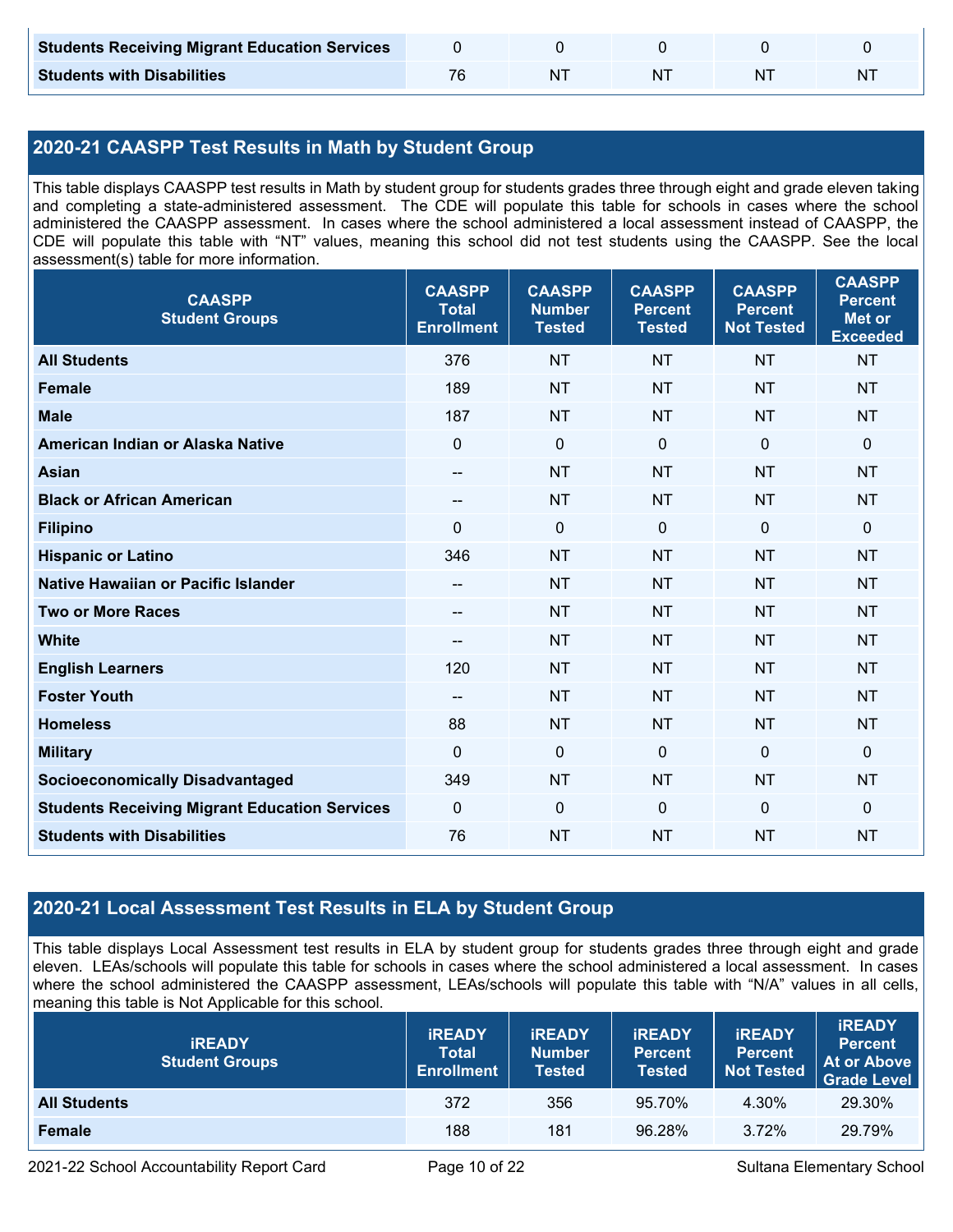| <b>Male</b>                                                                                | 184         | 175            | 95.11%       | 4.89%        | 28.80%    |
|--------------------------------------------------------------------------------------------|-------------|----------------|--------------|--------------|-----------|
| American Indian or Alaska Native                                                           | $\Omega$    | 0              | $0.00\%$     | $0.00\%$     | $0.00\%$  |
| <b>Asian</b>                                                                               | 8           | 8              | 100.00%      | $0.00\%$     | 0.00%     |
| <b>Black or African American</b>                                                           | 10          | 10             | 100.00%      | $0.00\%$     | $0.00\%$  |
| <b>Filipino</b>                                                                            | 1           | 1              | 100.00%      | $0.00\%$     | 0.00%     |
| <b>Hispanic or Latino</b>                                                                  | 343         | 327            | 95.34%       | 4.66%        | 27.99%    |
| Native Hawaiian or Pacific Islander                                                        | 3           | 3              | 100.00%      | 0.00%        |           |
| <b>Two or More Races</b>                                                                   | $\mathbf 0$ | 0              | 0            | 0            |           |
| White                                                                                      | 7           | $\overline{7}$ | 100.00%      | $0.00\%$     | <b>NA</b> |
| <b>English Learners</b>                                                                    | 118         | 112            | 94.92%       | 5.08%        | 10.00%    |
| <b>Foster Youth</b>                                                                        | 1           | 1              | 100.00%      | $0.00\%$     |           |
| <b>Homeless</b>                                                                            | 43          | 41             | 95.35        | 465.00%      | $0.00\%$  |
| <b>Military</b>                                                                            | $\Omega$    | $\mathbf 0$    | $\mathbf{0}$ | $\mathbf{0}$ | N/A       |
| <b>Socioeconomically Disadvantaged</b>                                                     | 372         | 356            | 95.70%       | 4.30%        | 29.30%    |
| <b>Students Receiving Migrant Education Services</b>                                       | 0           | 0              | $\mathbf 0$  | $\mathbf 0$  | N/A       |
| <b>Students with Disabilities</b>                                                          | 73          | 67             | 91.78%       | 8.22%        | 0.00%     |
| *At or above the grade-level standard in the context of the local assessment administered. |             |                |              |              |           |

## **2020-21 Local Assessment Test Results in Math by Student Group**

This table displays Local Assessment test results in Math by student group for students grades three through eight and grade eleven. LEAs/schools will populate this table for schools in cases where the school administered a local assessment. In cases where the school administered the CAASPP assessment, LEAs/schools will populate this table with "N/A" values in all cells, meaning this table is Not Applicable for this school.

| <b>iREADY</b><br><b>Student Groups</b> | <b>IREADY</b><br><b>Total</b><br><b>Enrollment</b> | <b>iREADY</b><br><b>Number</b><br><b>Tested</b> | <b>iREADY</b><br><b>Percent</b><br><b>Tested</b> | <b>IREADY</b><br><b>Percent</b><br><b>Not Tested</b> | <b>IREADY</b><br><b>Percent</b><br><b>At or Above</b><br><b>Grade Level</b> |
|----------------------------------------|----------------------------------------------------|-------------------------------------------------|--------------------------------------------------|------------------------------------------------------|-----------------------------------------------------------------------------|
| <b>All Students</b>                    | 371                                                | 361                                             | 97.30%                                           | 2.71%                                                | 41.02%                                                                      |
| <b>Female</b>                          | 188                                                | 184                                             | 97.87%                                           | 2.13%                                                | 18.62%                                                                      |
| <b>Male</b>                            | 183                                                | 177                                             | 96.72%                                           | 3.28%                                                | 22.40%                                                                      |
| American Indian or Alaska Native       | 0                                                  | $\mathbf 0$                                     | na                                               | na                                                   | na                                                                          |
| <b>Asian</b>                           | 8                                                  | 8                                               | 100.00%                                          | 0.00%                                                | 0.00%                                                                       |
| <b>Black or African American</b>       | 10                                                 | 10                                              | 100.00%                                          | 0.00%                                                | 0.00%                                                                       |
| <b>Filipino</b>                        | 1                                                  | 1                                               | 100.00%                                          | 0.00%                                                | 0.00%                                                                       |
| <b>Hispanic or Latino</b>              | 342                                                | 332                                             | 97.08%                                           | 2.92%                                                | 20.18%                                                                      |
| Native Hawaiian or Pacific Islander    | 3                                                  | 3                                               | 100.00%                                          | 0.00%                                                |                                                                             |
| <b>Two or More Races</b>               | $\Omega$                                           | $\mathbf 0$                                     | $\mathbf{0}$                                     | $\mathbf{0}$                                         | $\Omega$                                                                    |
| <b>White</b>                           | $\overline{7}$                                     | $\overline{7}$                                  | 100.00%                                          | 0.00%                                                | $0.00\%$                                                                    |
| <b>English Learners</b>                | 117                                                | 110                                             | 94.02%                                           | 5.98%                                                | 11.11%                                                                      |
| <b>Foster Youth</b>                    | $\mathbf 1$                                        | 1                                               | 100%                                             | 0.00%                                                |                                                                             |
| <b>Homeless</b>                        | 43                                                 | 42                                              | 97.67%                                           | 2.33%                                                | 27.50%                                                                      |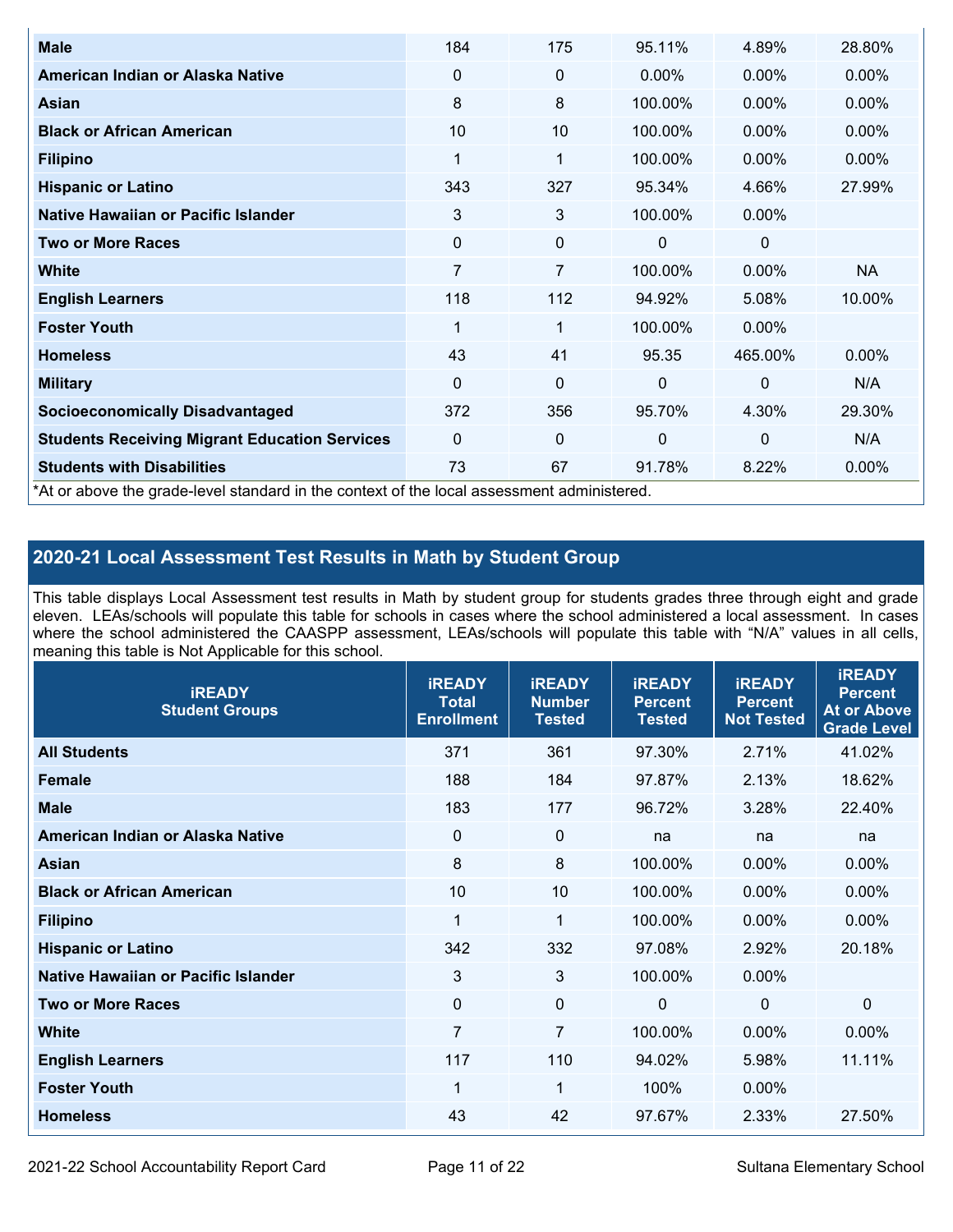| <b>Military</b>                                      |     |     |        |          | na       |
|------------------------------------------------------|-----|-----|--------|----------|----------|
| <b>Socioeconomically Disadvantaged</b>               | 371 | 361 | 97.30% | 2.70%    | 20.49%   |
| <b>Students Receiving Migrant Education Services</b> |     |     |        |          | na       |
| <b>Students with Disabilities</b>                    |     | 64  | 88.89% | $1111\%$ | $0.00\%$ |

\*At or above the grade-level standard in the context of the local assessment administered.

## **CAASPP Test Results in Science for All Students**

This table displays the percentage of all students grades five, eight, and High School meeting or exceeding the State Standard.

The 2019-2020 data cells with N/A values indicate that the 2019-2020 data are not available due to the COVID-19 pandemic and resulting summative testing suspension. The Executive Order N-30-20 was issued which waived the assessment, accountability, and reporting requirements for the 2019-2020 school year.

For any 2020-2021 data cells with N/T values indicate that this school did not test students using the CAASPP Science.

| <b>Subject</b>                                  | <b>School</b> | <b>School</b> | <b>District</b> | <b>District</b> | <b>State</b> | <b>State</b> |
|-------------------------------------------------|---------------|---------------|-----------------|-----------------|--------------|--------------|
|                                                 | 2019-20       | 2020-21       | 2019-20         | 2020-21         | 2019-20      | 2020-21      |
| <b>Science</b><br>(grades 5, 8 and high school) | N/A           | ΝT            | N/A             | N1              | N/A          | 28.72        |

## **2020-21 CAASPP Test Results in Science by Student Group**

This table displays CAASPP test results in Science by student group for students grades five, eight, and High School. For any data cells with N/T values indicate that this school did not test students using the CAASPP Science.

| <b>Student Group</b>                                 | <b>Total</b><br><b>Enrollment</b> | <b>Number</b><br><b>Tested</b> | <b>Percent</b><br><b>Tested</b> | <b>Percent</b><br><b>Not Tested</b> | <b>Percent</b><br>Met or<br><b>Exceeded</b> |
|------------------------------------------------------|-----------------------------------|--------------------------------|---------------------------------|-------------------------------------|---------------------------------------------|
| <b>All Students</b>                                  | 91                                | <b>NT</b>                      | <b>NT</b>                       | <b>NT</b>                           | <b>NT</b>                                   |
| <b>Female</b>                                        | 41                                | <b>NT</b>                      | <b>NT</b>                       | <b>NT</b>                           | <b>NT</b>                                   |
| <b>Male</b>                                          | 50                                | <b>NT</b>                      | <b>NT</b>                       | <b>NT</b>                           | <b>NT</b>                                   |
| American Indian or Alaska Native                     | 0                                 | $\mathbf 0$                    | $\mathbf 0$                     | $\mathbf 0$                         | 0                                           |
| <b>Asian</b>                                         | $\overline{\phantom{a}}$          | <b>NT</b>                      | <b>NT</b>                       | <b>NT</b>                           | <b>NT</b>                                   |
| <b>Black or African American</b>                     | $\mathbf 0$                       | $\mathbf 0$                    | $\mathbf 0$                     | $\mathbf 0$                         | 0                                           |
| <b>Filipino</b>                                      | $\overline{0}$                    | $\mathbf 0$                    | $\Omega$                        | $\mathbf{0}$                        | 0                                           |
| <b>Hispanic or Latino</b>                            | 88                                | <b>NT</b>                      | <b>NT</b>                       | <b>NT</b>                           | <b>NT</b>                                   |
| <b>Native Hawaiian or Pacific Islander</b>           | $\mathbf{0}$                      | $\mathbf 0$                    | $\mathbf{0}$                    | $\mathbf{0}$                        | 0                                           |
| <b>Two or More Races</b>                             | $\Omega$                          | $\mathbf 0$                    | $\mathbf{0}$                    | $\mathbf{0}$                        | 0                                           |
| <b>White</b>                                         | $\qquad \qquad -$                 | <b>NT</b>                      | <b>NT</b>                       | <b>NT</b>                           | <b>NT</b>                                   |
| <b>English Learners</b>                              | 26                                | <b>NT</b>                      | <b>NT</b>                       | <b>NT</b>                           | <b>NT</b>                                   |
| <b>Foster Youth</b>                                  | $\mathbf 0$                       | $\mathbf 0$                    | $\mathbf 0$                     | $\mathbf 0$                         | 0                                           |
| <b>Homeless</b>                                      | 30                                | <b>NT</b>                      | <b>NT</b>                       | <b>NT</b>                           | <b>NT</b>                                   |
| <b>Military</b>                                      | $\mathbf 0$                       | $\mathbf 0$                    | $\mathbf 0$                     | $\mathbf 0$                         | 0                                           |
| <b>Socioeconomically Disadvantaged</b>               | 85                                | <b>NT</b>                      | <b>NT</b>                       | <b>NT</b>                           | <b>NT</b>                                   |
| <b>Students Receiving Migrant Education Services</b> | $\mathbf{0}$                      | $\mathbf 0$                    | $\mathbf 0$                     | $\mathbf{0}$                        | 0                                           |
| <b>Students with Disabilities</b>                    | 20                                | <b>NT</b>                      | <b>NT</b>                       | <b>NT</b>                           | <b>NT</b>                                   |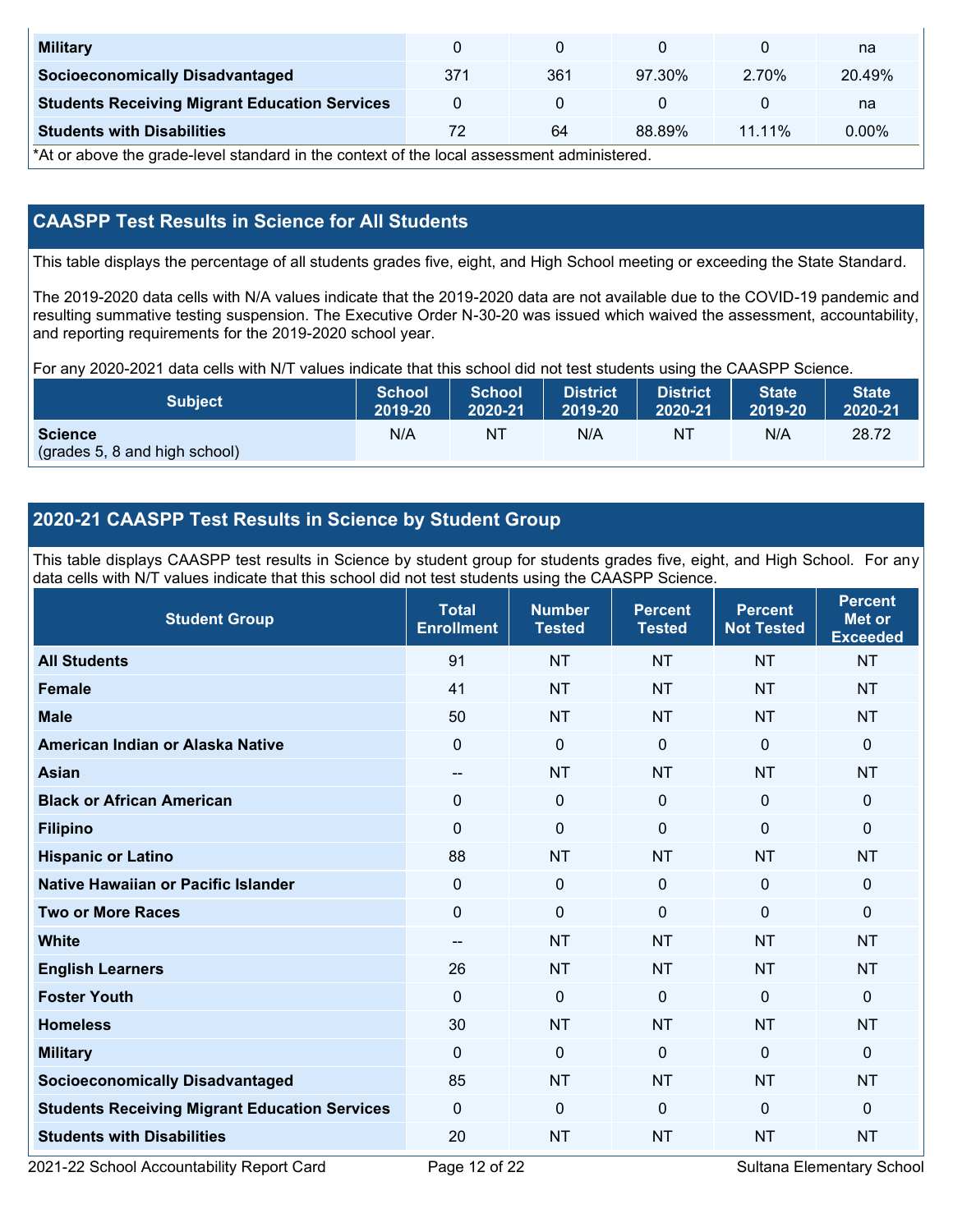## **B. Pupil Outcomes State Priority: Other Pupil Outcomes**

The SARC provides the following information relevant to the State priority: Other Pupil Outcomes (Priority 8): Pupil outcomes in the subject area of physical education.

## **2020-21 California Physical Fitness Test Results**

Due to the COVID-19 crisis, the Physical Fitness Test was suspended during the 2020-2021 school year and therefore no data are reported and each cell in this table is populated with "N/A."

| <b>Grade Level</b> |     | Four of Six Fitness Standards   Five of Six Fitness Standards | <b>Percentage of Students Meeting   Percentage of Students Meeting   Percentage of Students Meeting  </b><br><b>Six of Six Fitness Standards</b> |
|--------------------|-----|---------------------------------------------------------------|--------------------------------------------------------------------------------------------------------------------------------------------------|
| Grade 5            | N/A | N/A                                                           | N/A                                                                                                                                              |
| Grade 7            | N/A | N/A                                                           | N/A                                                                                                                                              |
| Grade 9            | N/A | N/A                                                           | N/A                                                                                                                                              |

## **C. Engagement State Priority: Parental Involvement**

The SARC provides the following information relevant to the State priority: Parental Involvement (Priority 3): Efforts the school district makes to seek parent input in making decisions regarding the school district and at each school site.

## **2021-22 Opportunities for Parental Involvement**

Sultana Sports & Science Academy partners with parents/guardians in the education process. We provide school involvement and parent education opportunities through a variety of classes and workshops for parents such as parenting, ideas on learning at home, accessing community resources, home-school communication, volunteering, and decision making/governance. Parents are involved in decision-making through participation in School Site Council (SSC), School English Language Advisory Committee (SELPAC), Students with Disabilities & GATE parent meetings, Coffee with the Principal, and the Parent Teacher Organization (PTO). Parents are encouraged to participate in the classroom and attend and help with school events, (such as Open House, Back to School Night, parent conferences, Donuts with Dads) and field trips when the COVID safety guidelines are lifted. We strive to offer opportunities for students to be involved with clubs and athletics.

Regular school to home communication is provided in both English and Spanish. Information about current events and school activities can be found on the OMSD and school websites. At Sultana Elementary we use flyers, Class Dojo, Seesaw and Twitter for parent outreach announcements. The school mails important news and announcements to the parents at home, and uses the automated system to call parents and send text messages to parents via Blackboard Connect.

Contact: Amy D'Andrea, Assistant Principal

Phone Number: 909-986-1215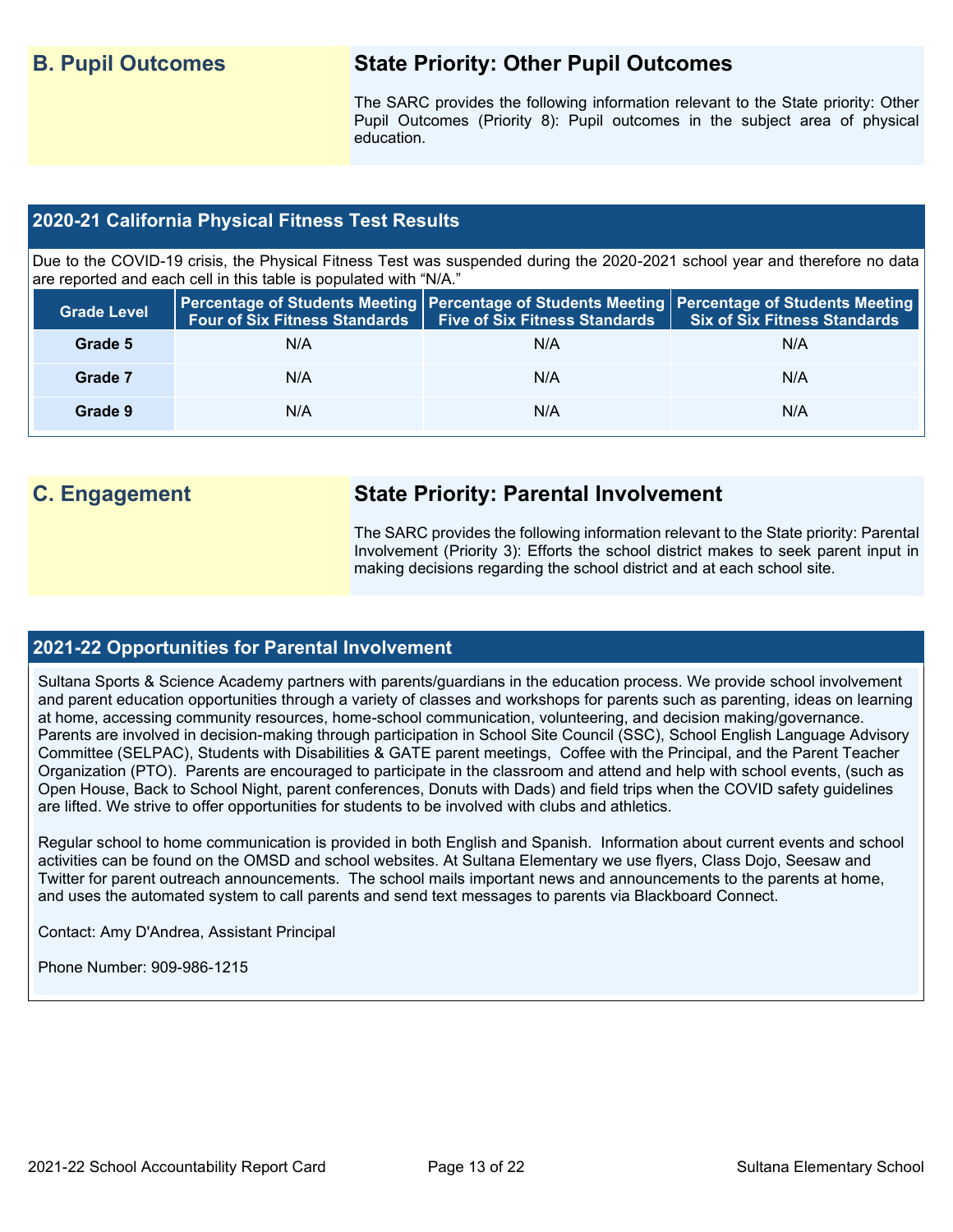## **2020-21 Chronic Absenteeism by Student Group**

| <b>Student Group</b>                                 | <b>Cumulative</b><br><b>Enrollment</b> | <b>Chronic</b><br><b>Absenteeism</b><br><b>Eligible Enrollment</b> | <b>Chronic</b><br><b>Absenteeism</b><br><b>Count</b> | <b>Chronic</b><br><b>Absenteeism</b><br><b>Rate</b> |
|------------------------------------------------------|----------------------------------------|--------------------------------------------------------------------|------------------------------------------------------|-----------------------------------------------------|
| <b>All Students</b>                                  | 713                                    | 694                                                                | 77                                                   | 11.1                                                |
| <b>Female</b>                                        | 332                                    | 321                                                                | 37                                                   | 11.5                                                |
| <b>Male</b>                                          | 381                                    | 373                                                                | 40                                                   | 10.7                                                |
| American Indian or Alaska Native                     | 2                                      | $\overline{2}$                                                     | 1                                                    | 50.0                                                |
| <b>Asian</b>                                         | 15                                     | 15                                                                 | $\Omega$                                             | 0.0                                                 |
| <b>Black or African American</b>                     | 16                                     | 14                                                                 | 3                                                    | 21.4                                                |
| <b>Filipino</b>                                      | 1                                      | $\mathbf 1$                                                        | $\mathbf{0}$                                         | 0.0                                                 |
| <b>Hispanic or Latino</b>                            | 650                                    | 636                                                                | 71                                                   | 11.2                                                |
| Native Hawaiian or Pacific Islander                  | 5                                      | 5                                                                  | 1                                                    | 20.0                                                |
| <b>Two or More Races</b>                             | 5                                      | 3                                                                  | $\mathbf 0$                                          | 0.0                                                 |
| <b>White</b>                                         | 19                                     | 18                                                                 | 1                                                    | 5.6                                                 |
| <b>English Learners</b>                              | 274                                    | 271                                                                | 28                                                   | 10.3                                                |
| <b>Foster Youth</b>                                  | $\overline{4}$                         | $\overline{4}$                                                     | $\mathbf{0}$                                         | 0.0                                                 |
| <b>Homeless</b>                                      | 71                                     | 71                                                                 | $\overline{7}$                                       | 9.9                                                 |
| <b>Socioeconomically Disadvantaged</b>               | 656                                    | 647                                                                | 73                                                   | 11.3                                                |
| <b>Students Receiving Migrant Education Services</b> | $\mathbf{0}$                           | $\mathbf 0$                                                        | $\mathbf{0}$                                         | 0.0                                                 |
| <b>Students with Disabilities</b>                    | 151                                    | 147                                                                | 18                                                   | 12.2                                                |

# **C. Engagement State Priority: School Climate**

The SARC provides the following information relevant to the State priority: School Climate (Priority 6):

- Pupil suspension rates;
- Pupil expulsion rates; and
- Other local measures on the sense of safety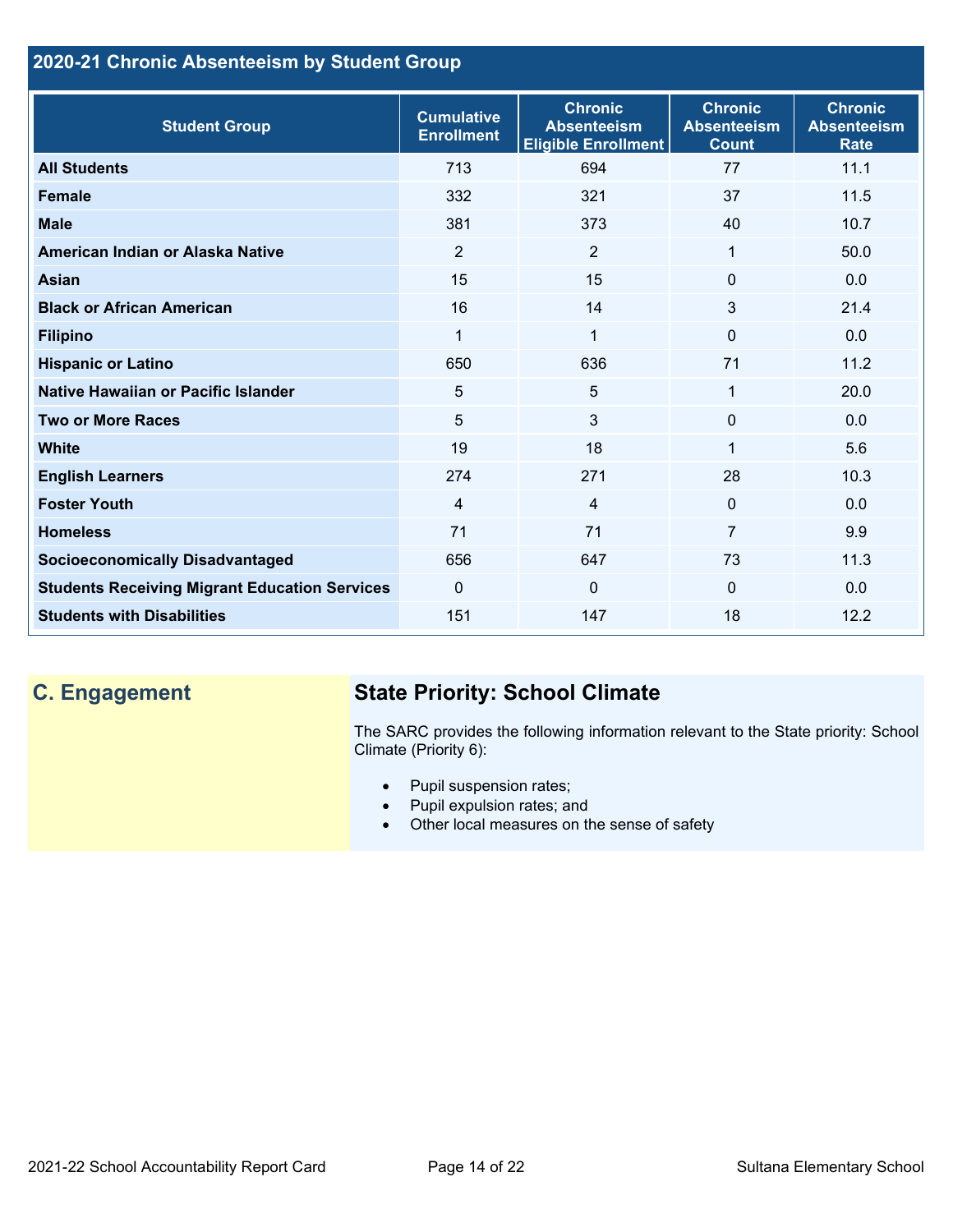### **Suspensions and Expulsions**

This table displays suspensions and expulsions data collected between July through June, each full school year respectively. Data collected during the 2020-21 school year may not be comparable to earlier years of this collection due to differences in learning mode instruction in response to the COVID-19 pandemic.

| <b>Subject</b>     | <b>School</b><br>2018-19 | <b>School</b><br>2020-21 | <b>District</b><br>2018-19 | <b>District</b><br>2020-21 | <b>State</b><br>2018-19 | <b>State</b><br>2020-21 |
|--------------------|--------------------------|--------------------------|----------------------------|----------------------------|-------------------------|-------------------------|
| <b>Suspensions</b> | 0.40                     | 0.00                     | 2.98                       | 0.03                       | 3.47                    | 0.20                    |
| <b>Expulsions</b>  | 0.00                     | 0.00                     | 0.00                       | 0.00                       | 0.08                    | 0.00                    |

This table displays suspensions and expulsions data collected between July through February, partial school year due to the COVID-19 pandemic. The 2019-2020 suspensions and expulsions rate data are not comparable to other year data because the 2019-2020 school year is a partial school year due to the COVID-19 crisis. As such, it would be inappropriate to make any comparisons in rates of suspensions and expulsions in the 2019-2020 school year compared to other school years.

| <b>Subject</b>     | <b>School</b><br>2019-20 | <b>District</b><br>2019-20 | <b>State</b><br>2019-20 |
|--------------------|--------------------------|----------------------------|-------------------------|
| <b>Suspensions</b> | 0.28                     | 1.64                       | 2.45                    |
| <b>Expulsions</b>  | 0.00                     | 0.00                       | 0.05                    |

## **2020-21 Suspensions and Expulsions by Student Group**

| <b>Student Group</b>                                 | <b>Suspensions Rate</b> | <b>Expulsions Rate</b> |
|------------------------------------------------------|-------------------------|------------------------|
| <b>All Students</b>                                  | 0.00                    | 0.00                   |
| <b>Female</b>                                        | 0.00                    | 0.00                   |
| <b>Male</b>                                          | 0.00                    | 0.00                   |
| American Indian or Alaska Native                     | 0.00                    | 0.00                   |
| <b>Asian</b>                                         | 0.00                    | 0.00                   |
| <b>Black or African American</b>                     | 0.00                    | 0.00                   |
| <b>Filipino</b>                                      | 0.00                    | 0.00                   |
| <b>Hispanic or Latino</b>                            | 0.00                    | 0.00                   |
| Native Hawaiian or Pacific Islander                  | 0.00                    | 0.00                   |
| <b>Two or More Races</b>                             | 0.00                    | 0.00                   |
| <b>White</b>                                         | 0.00                    | 0.00                   |
| <b>English Learners</b>                              | 0.00                    | 0.00                   |
| <b>Foster Youth</b>                                  | 0.00                    | 0.00                   |
| <b>Homeless</b>                                      | 0.00                    | 0.00                   |
| <b>Socioeconomically Disadvantaged</b>               | 0.00                    | 0.00                   |
| <b>Students Receiving Migrant Education Services</b> | 0.00                    | 0.00                   |
| <b>Students with Disabilities</b>                    | 0.00                    | 0.00                   |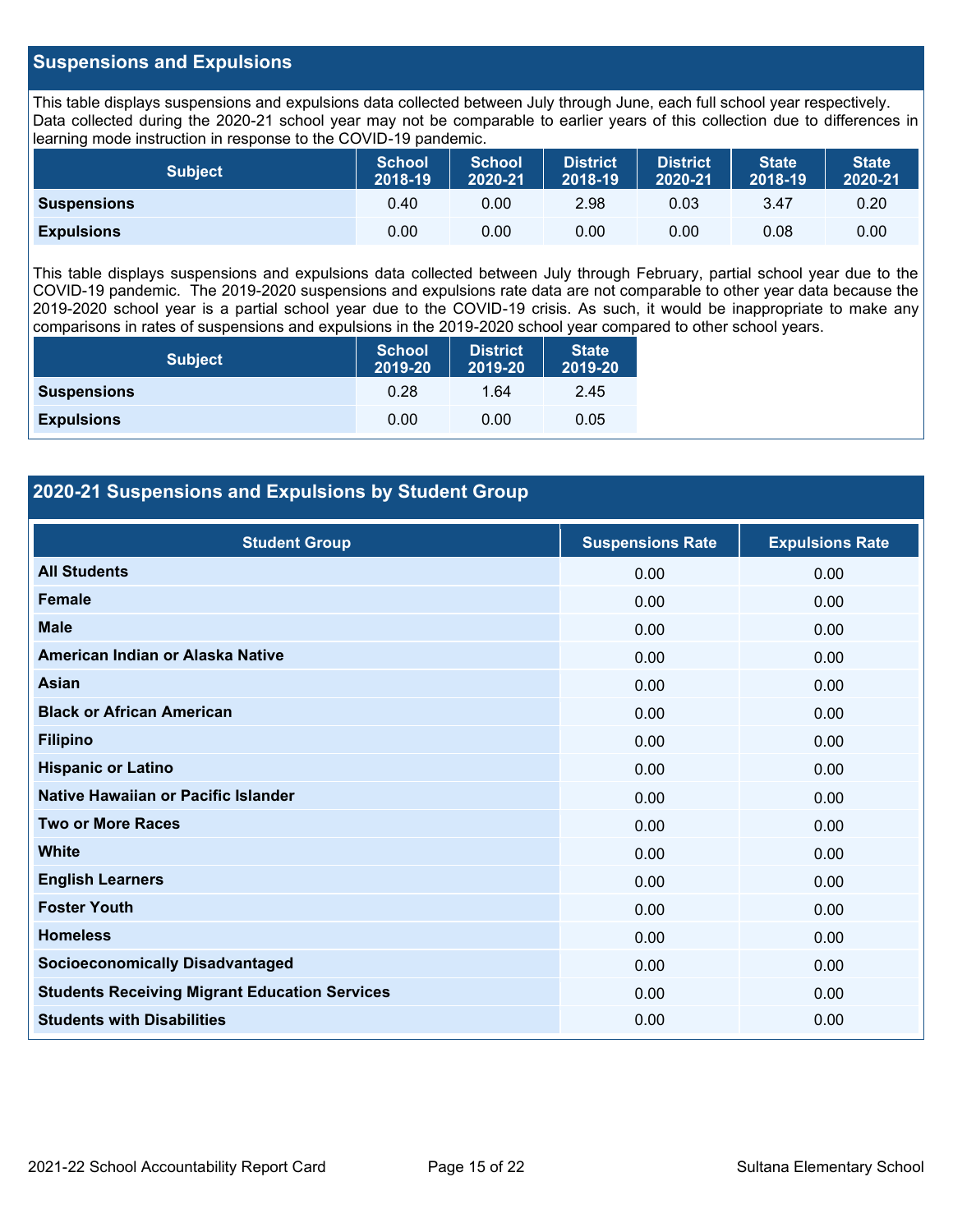### **2021-22 School Safety Plan**

The Comprehensive School Safety Plan was developed for Sultana Elementary school in collaboration with local agencies and district office. Student learning is enhanced by a safe and orderly school climate. Fire, earthquake and lock-down drills are held monthly. The Sultana School Safety Plan was revised during the 2021 -2022 school year. Annual review of the safety plan took place on October 5, 2021. Key elements in the current plan include disaster procedures, routines, and emergencies; reporting for child abuse, dangerous students, and hate crimes; policies related to suspension and expulsion; sexual harassment, dress code, school discipline, and coming and going procedures. Staff development on the plan is ongoing. there is a clearly articulated visitor policy that states that all visitors must check into the office and show their driver's license prior to visiting anywhere on campus. District employees are required to wear identification badges. Additionally, there are 6-8 employees monitoring students getting on and off the school buses. Students are only released to a parent or guardian listed on the emergency card when they are checked out during the school day.

## **D. Other SARC Information Information Required in the SARC**

The information in this section is required to be in the SARC but is not included in the state priorities for LCFF.

### **2018-19 Elementary Average Class Size and Class Size Distribution**

This table displays the 2018-19 average class size and class size distribution. The columns titled "Number of Classes" indicates how many classes fall into each size category (a range of total students per class). The "Other" category is for multigrade level classes.

| Grade Level  | <b>Average</b><br><b>Class Size</b> | 1-20 Students | Number of Classes with   Number of Classes with   Number of Classes with<br>21-32 Students | 33+ Students |
|--------------|-------------------------------------|---------------|--------------------------------------------------------------------------------------------|--------------|
| K            | 17                                  | 6             |                                                                                            |              |
|              | 20                                  |               | 3                                                                                          |              |
|              | 23                                  |               | 3                                                                                          |              |
|              | 19                                  |               |                                                                                            |              |
|              | 28                                  |               | 3                                                                                          |              |
|              | 25                                  |               | 3                                                                                          |              |
| 6            | 28                                  |               | 3                                                                                          |              |
| <b>Other</b> | 14                                  |               |                                                                                            |              |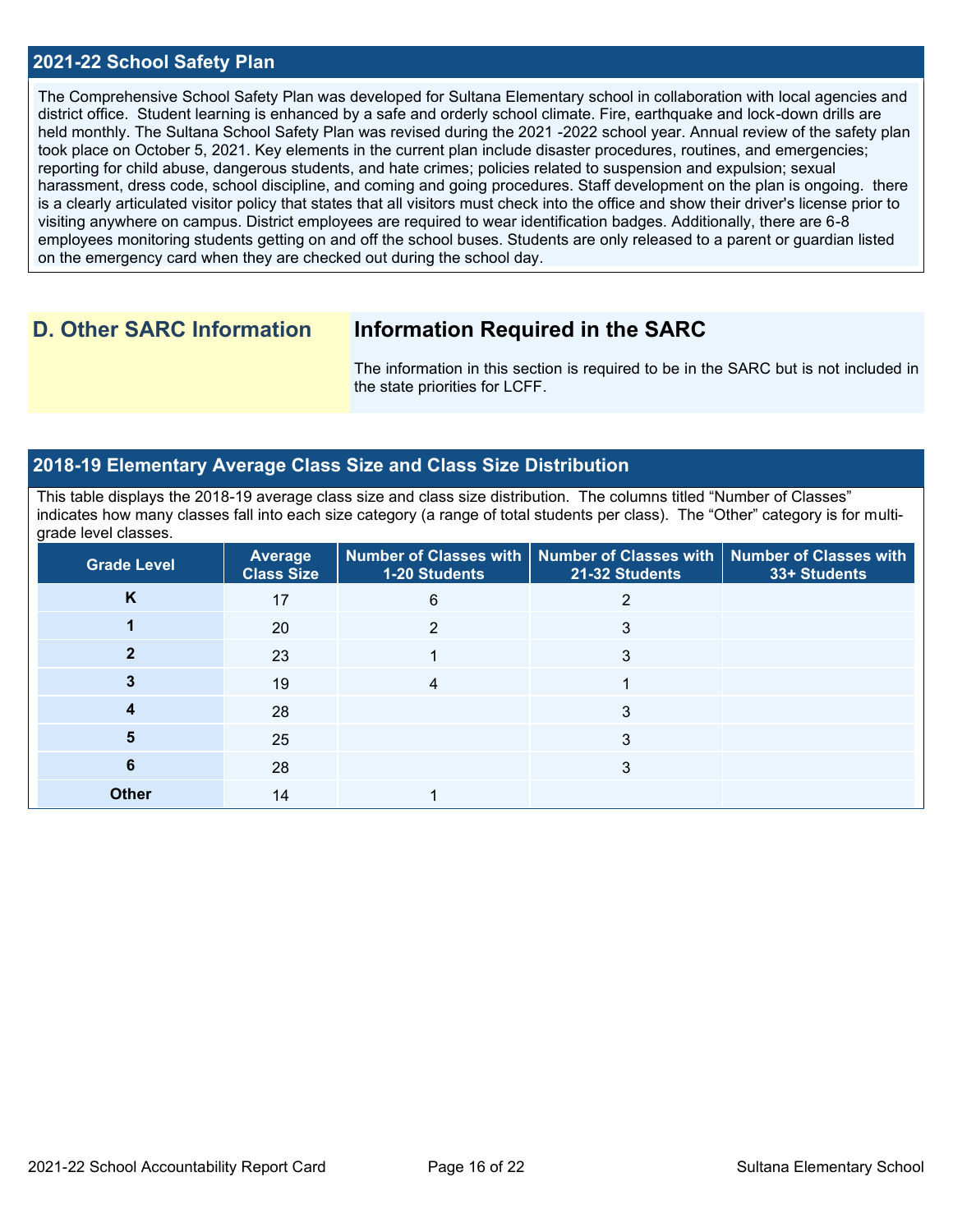### **2019-20 Elementary Average Class Size and Class Size Distribution**

This table displays the 2019-20 average class size and class size distribution. The columns titled "Number of Classes" indicates how many classes fall into each size category (a range of total students per class). The "Other" category is for multi-grade level classes.

| <b>Grade Level</b> | <b>Average</b><br><b>Class Size</b> | 1-20 Students | Number of Classes with   Number of Classes with   Number of Classes with<br>21-32 Students | 33+ Students |
|--------------------|-------------------------------------|---------------|--------------------------------------------------------------------------------------------|--------------|
| K                  | 20                                  | 3             | 4                                                                                          |              |
|                    | 24                                  |               | 4                                                                                          |              |
|                    | 28                                  |               | 3                                                                                          |              |
|                    | 25                                  |               | 3                                                                                          |              |
|                    | 28                                  |               | 3                                                                                          |              |
| 5                  | 34                                  |               | っ                                                                                          |              |
| 6                  | 33                                  |               | ◠                                                                                          |              |
| <b>Other</b>       | 12                                  |               |                                                                                            |              |

### **2020-21 Elementary Average Class Size and Class Size Distribution**

This table displays the 2020-21 average class size and class size distribution. The columns titled "Number of Classes" indicates how many classes fall into each size category (a range of total students per class). The "Other" category is for multi-grade level classes.

| <b>Grade Level</b> | <b>Average</b><br><b>Class Size</b> | 1-20 Students | Number of Classes with   Number of Classes with   Number of Classes with<br>21-32 Students | 33+ Students |
|--------------------|-------------------------------------|---------------|--------------------------------------------------------------------------------------------|--------------|
| K                  | 16                                  |               |                                                                                            |              |
|                    | 23                                  |               | 3                                                                                          |              |
|                    | 21                                  |               | 3                                                                                          |              |
|                    | 25                                  |               | 3                                                                                          |              |
|                    | 27                                  |               | っ                                                                                          |              |
| 5                  | 28                                  |               | 3                                                                                          |              |
| 6                  | 28                                  |               | 3                                                                                          |              |
| <b>Other</b>       | 13                                  |               |                                                                                            |              |

### **2020-21 Ratio of Pupils to Academic Counselor**

This table displays the ratio of pupils to Academic Counselor. One full time equivalent (FTE) equals one staff member working full time; one FTE could also represent two staff members who each work 50 percent of full time.

| <b>Title</b>                        | <b>Ratio</b> |
|-------------------------------------|--------------|
| <b>Pupils to Academic Counselor</b> |              |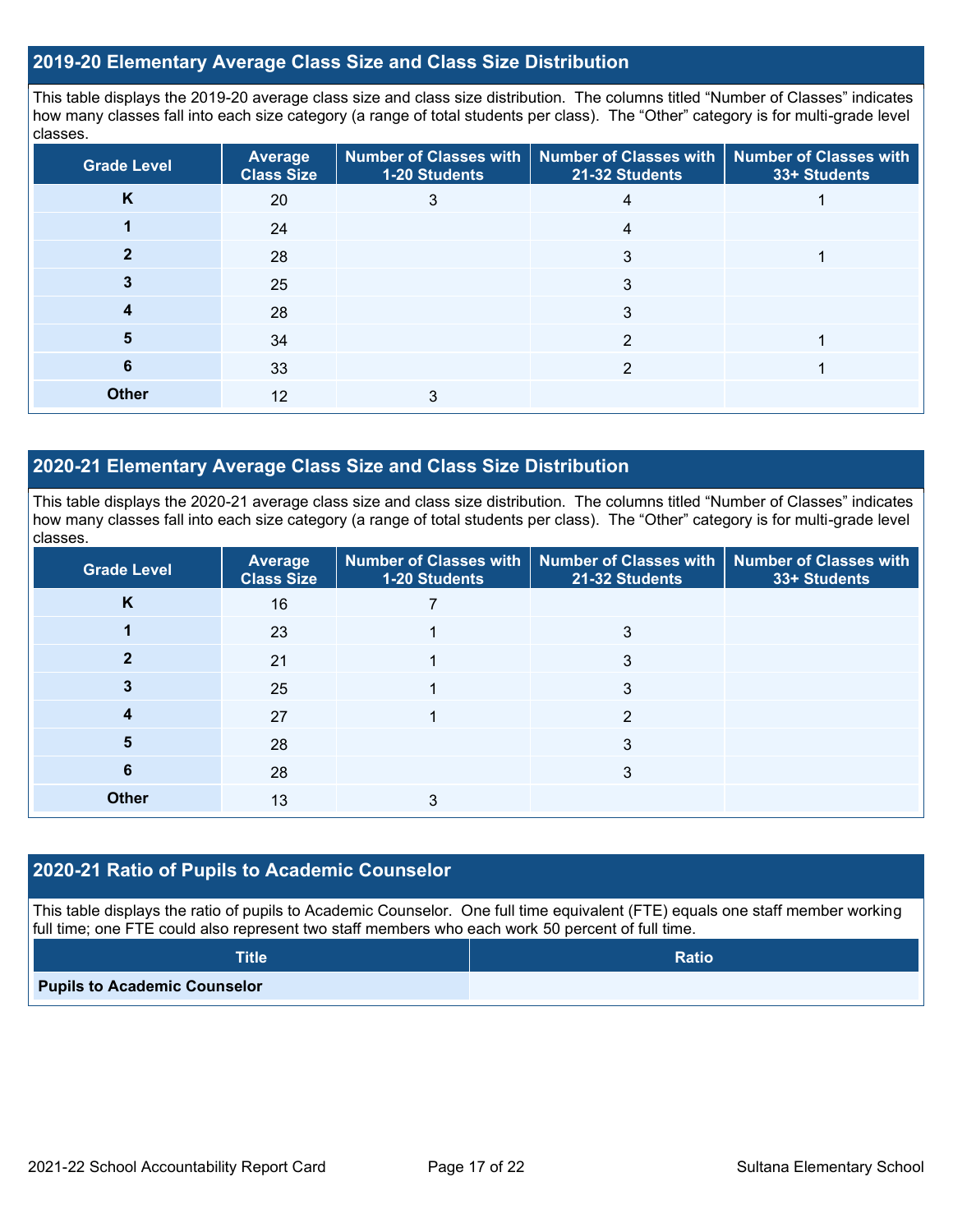### **2020-21 Student Support Services Staff**

This table displays the number of FTE support staff assigned to this school. One full time equivalent (FTE) equals one staff member working full time; one FTE could also represent two staff members who each work 50 percent of full time.

| <b>Title</b>                                                         | <b>Number of FTE Assigned to School</b> |
|----------------------------------------------------------------------|-----------------------------------------|
| <b>Counselor (Academic, Social/Behavioral or Career Development)</b> | 0                                       |
| Library Media Teacher (Librarian)                                    | 0                                       |
| Library Media Services Staff (Paraprofessional)                      | 0                                       |
| <b>Psychologist</b>                                                  | 0                                       |
| <b>Social Worker</b>                                                 | $\Omega$                                |
| <b>Speech/Language/Hearing Specialist</b>                            | 0                                       |
| <b>Resource Specialist (non-teaching)</b>                            | 0                                       |

### **2019-20 Expenditures Per Pupil and School Site Teacher Salaries**

This table displays the 2019-20 expenditures per pupil and average teach salary for this school. Cells with N/A values do not require data.

| Level                                                | <b>Total</b><br><b>Expenditures</b><br><b>Per Pupil</b> | <b>Expenditures</b><br><b>Per Pupil</b><br>(Restricted) | <b>Expenditures</b><br><b>Per Pupil</b><br>(Unrestricted) | <b>Average</b><br><b>Teacher</b><br><b>Salary</b> |
|------------------------------------------------------|---------------------------------------------------------|---------------------------------------------------------|-----------------------------------------------------------|---------------------------------------------------|
| <b>School Site</b>                                   | 9598.0                                                  | 3156.0                                                  | 6441.0                                                    | 89688.0                                           |
| <b>District</b>                                      | N/A                                                     | N/A                                                     | 1608.0                                                    | \$92,686                                          |
| <b>Percent Difference - School Site and District</b> | N/A                                                     | N/A                                                     | 120.1                                                     | $-3.3$                                            |
| <b>State</b>                                         |                                                         |                                                         | \$8,444                                                   | \$85,863                                          |
| <b>Percent Difference - School Site and State</b>    | N/A                                                     | N/A                                                     | $-26.9$                                                   | 4.4                                               |

## **2020-21 Types of Services Funded**

Sultana's categorical money is used for a variety of services, including Instructional Coach, Student Mentor Library/Media Clerk, and Intervention Teacher. In addition, the funds are used to provide classroom subs, teacher data analysis and planning, and teachers' professional development. We provide translators for parent conferences, back-to-school night, Open House, and other parent trainings. Babysitting is provided for all parent meetings and parent training that the school provides. Categorical funding is also used to purchase technology used for instructional purposes and other instructional materials. Some categorical funding is used to pay teachers to provide extended learning opportunities for students.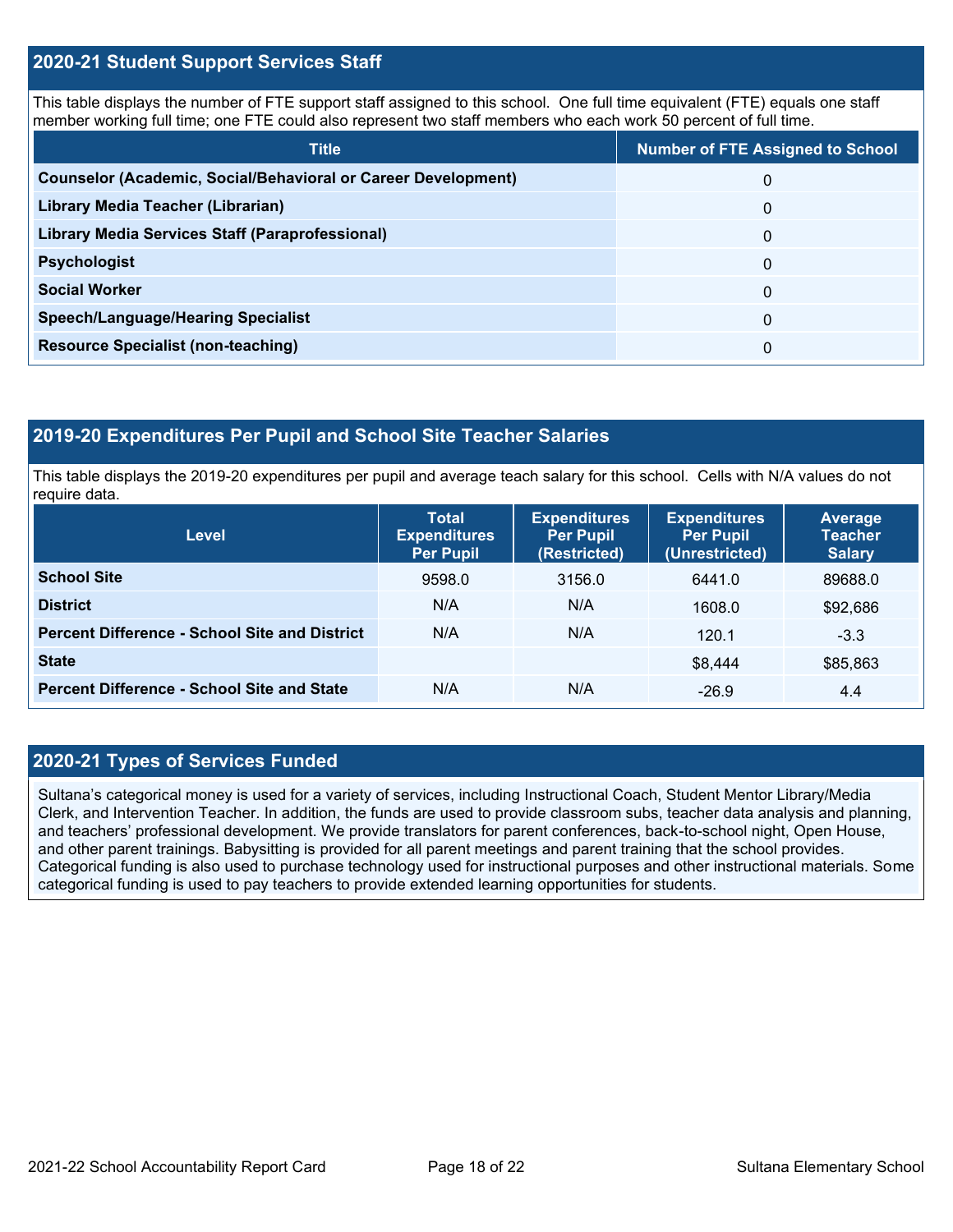### **2019-20 Teacher and Administrative Salaries**

This table displays the 2019-20 Teacher and Administrative salaries. For detailed information on salaries, see the CDE Certification Salaries & Benefits web page at [http://www.cde.ca.gov/ds/fd/cs/.](http://www.cde.ca.gov/ds/fd/cs/)

| Category                                             | <b>District</b><br><b>Amount</b> | <b>State Average</b><br>for Districts<br>in Same Category |
|------------------------------------------------------|----------------------------------|-----------------------------------------------------------|
| <b>Beginning Teacher Salary</b>                      | \$48,998                         | \$52,060                                                  |
| <b>Mid-Range Teacher Salary</b>                      | \$87,146                         | \$84,043                                                  |
| <b>Highest Teacher Salary</b>                        | \$105,113                        | \$107,043                                                 |
| <b>Average Principal Salary (Elementary)</b>         | \$138,892                        | \$133,582                                                 |
| <b>Average Principal Salary (Middle)</b>             | \$141,565                        | \$138,803                                                 |
| <b>Average Principal Salary (High)</b>               | \$0                              | \$133,845                                                 |
| <b>Superintendent Salary</b>                         | \$319,095                        | \$240,628                                                 |
| <b>Percent of Budget for Teacher Salaries</b>        | 37%                              | 35%                                                       |
| <b>Percent of Budget for Administrative Salaries</b> | 6%                               | 5%                                                        |

### **Professional Development**

We use student achievement data to determine the need for professional development in math and ELA. Sultana Elementary has provided teachers time to create learning targets in math and reading comprehension. Teachers also participate in gradelevel Professional Learning Communities and analyze data in ELA and math. The district TOA has presented professional development to the entire staff in the area of learning targets and the site Instructional coach has provided ongoing coaching and support for the implementation of learning targets. Teachers are supported through in-class coaching, evaluation process, student performance data reporting, training at the district office, and walk-through feedback. The Instructional Coach also holds planning sessions with grade-level teams and inclusion teacher teams to align their lesson delivery. The teachers will also participate in professional development centered around the i-Ready assessment data.

This table displays the number of school days dedicated to staff development and continuous improvement.

| ⊦Subiect <b>\</b>                                                               |     |    | │ 2019-20 │ 2020-21 │ 2021-22 │ |
|---------------------------------------------------------------------------------|-----|----|---------------------------------|
| Number of school days dedicated to Staff Development and Continuous Improvement | -37 | 44 | 33                              |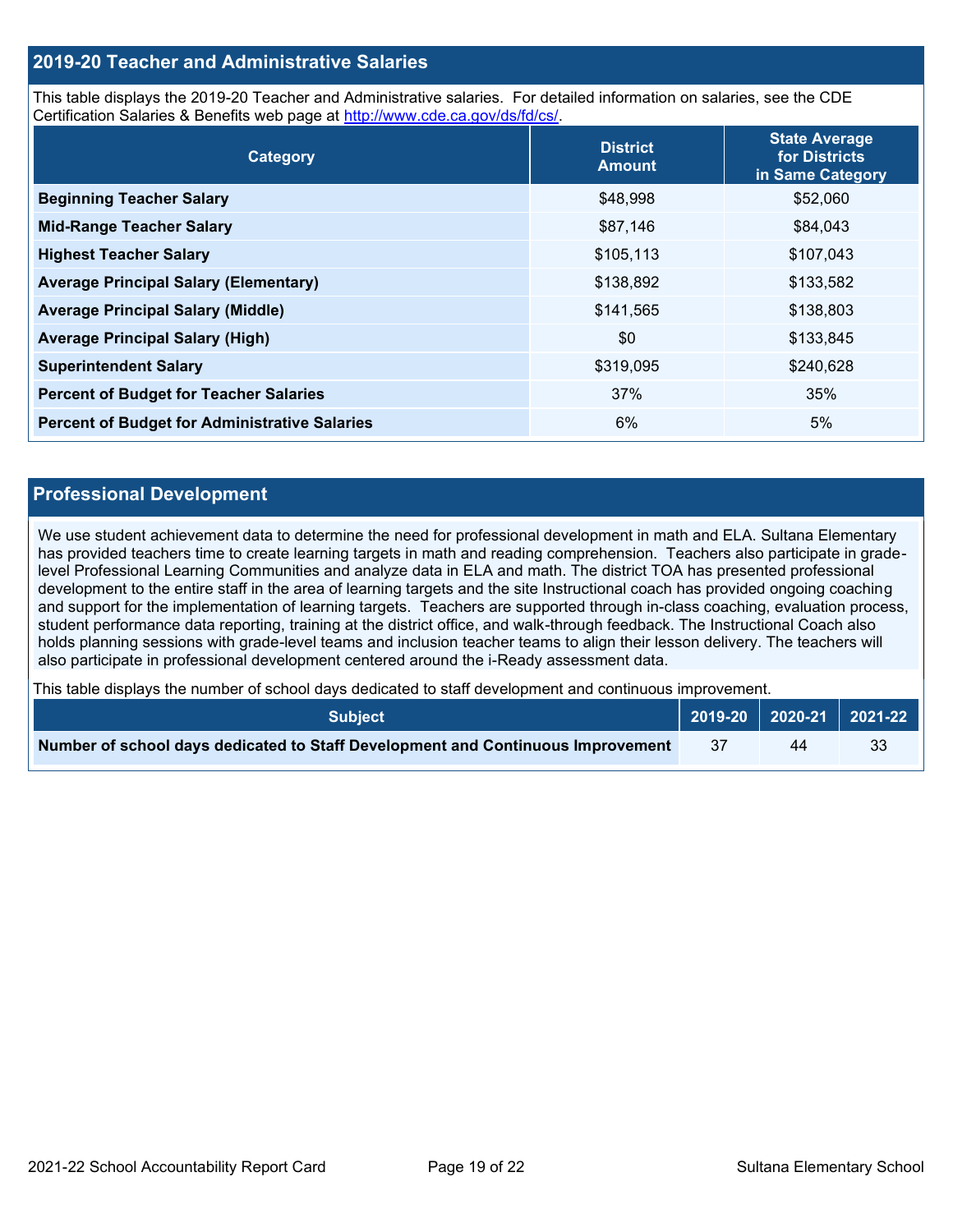# **Ontario-Montclair School District 2020-21 Local Accountability Report Card (LARC) Addendum**

## **Local Accountability Report Card (LARC) Addendum**

**2020-21 Local Accountability Report Card (LARC) Addendum Overview**



On July 14, 2021, the California State Board of Education (SBE) determined that the California Department of Education (CDE) will use the SARC as the mechanism to conduct a one-time data collection of the LEA-level aggregate test results of all school's local assessments administered during the 2020–2021 school year in order to meet the federal Every Students Succeeds Act (ESSA) reporting requirement for the Local Educational Agency Accountability Report Cards (LARCs).

Each local educational agency (LEA) is responsible for preparing and posting their annual LARC in accordance with the federal ESSA. As a courtesy, the CDE prepares and posts the LARCs on behalf of all LEAs.

Only for the 2020–2021 school year and the 2020–2021 LARCs, LEAs are required to report their aggregate local assessments test results at the LEA-level to the CDE by populating the tables below via the SARC. These data will be used to meet the LEAs' federal requirement for their LARCs. Note that it is the responsibility of the school and LEA to ensure that all student privacy and suppression rules are in place when reporting data in Tables 3 and 4 in the Addendum, as applicable.

The tables below are not part of the SBE approved 2020–2021 SARC template but rather are the mechanism by which these required data will be collected from LEAs.

For purposes of the LARC and the following tables, an LEA is defined as a school district, a county office of education, or a direct funded charter school.

| 2021-22 District Contact Information |                                   |  |  |
|--------------------------------------|-----------------------------------|--|--|
| <b>District Name</b>                 | Ontario-Montclair School District |  |  |
| <b>Phone Number</b>                  | $(909)$ 459-2500                  |  |  |
| Superintendent                       | Dr. James Q. Hammond              |  |  |
| <b>Email Address</b>                 | info@omsd.net                     |  |  |
| <b>District Website Address</b>      | https://www.omsd.net              |  |  |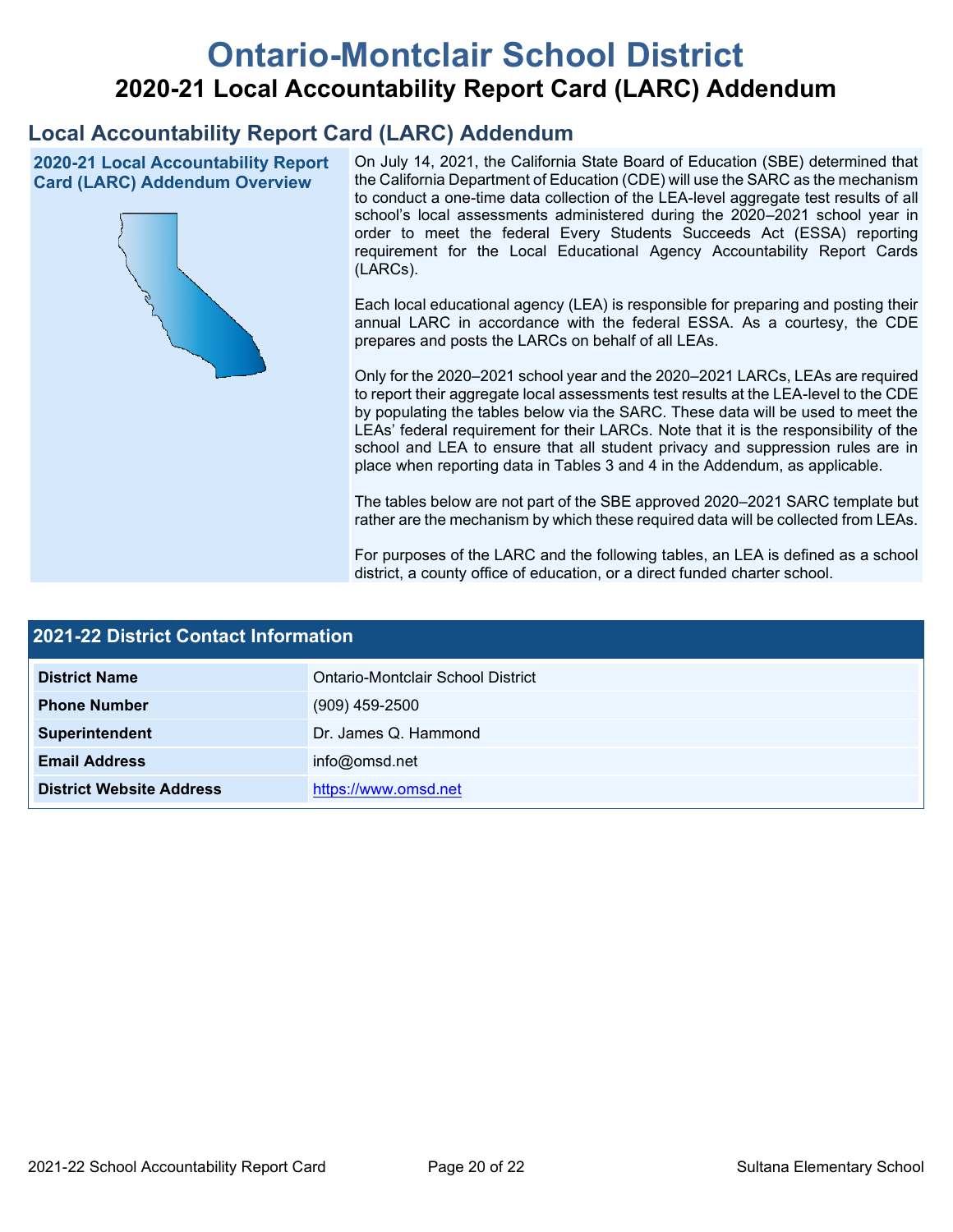## **2020-21 CAASPP Test Results in ELA by Student Group**

This table displays CAASPP test results in ELA by student group for students grades three through eight and grade eleven taking and completing a state-administered assessment. The CDE will populate this table for schools in cases where the school administered the CAASPP assessment. In cases where the school administered a local assessment instead of CAASPP, the CDE will populate this table with "NT" values, meaning this school did not test students using the CAASPP. See the local assessment(s) table for more information.

| <b>CAASPP</b><br><b>Student Groups</b>               | <b>CAASPP</b><br><b>Total</b><br><b>Enrollment</b> | <b>CAASPP</b><br><b>Number</b><br><b>Tested</b> | <b>CAASPP</b><br><b>Percent</b><br><b>Tested</b> | <b>CAASPP</b><br><b>Percent</b><br><b>Not Tested</b> | <b>CAASPP</b><br><b>Percent</b><br>Met or<br><b>Exceeded</b> |
|------------------------------------------------------|----------------------------------------------------|-------------------------------------------------|--------------------------------------------------|------------------------------------------------------|--------------------------------------------------------------|
| <b>All Students</b>                                  | 12994                                              | <b>NT</b>                                       | <b>NT</b>                                        | <b>NT</b>                                            | <b>NT</b>                                                    |
| <b>Female</b>                                        | 6378                                               | <b>NT</b>                                       | <b>NT</b>                                        | <b>NT</b>                                            | <b>NT</b>                                                    |
| <b>Male</b>                                          | 6616                                               | <b>NT</b>                                       | <b>NT</b>                                        | <b>NT</b>                                            | <b>NT</b>                                                    |
| American Indian or Alaska Native                     | 92                                                 | <b>NT</b>                                       | <b>NT</b>                                        | <b>NT</b>                                            | <b>NT</b>                                                    |
| <b>Asian</b>                                         | 257                                                | <b>NT</b>                                       | <b>NT</b>                                        | <b>NT</b>                                            | <b>NT</b>                                                    |
| <b>Black or African American</b>                     | 394                                                | <b>NT</b>                                       | <b>NT</b>                                        | <b>NT</b>                                            | <b>NT</b>                                                    |
| <b>Filipino</b>                                      | 81                                                 | <b>NT</b>                                       | <b>NT</b>                                        | <b>NT</b>                                            | <b>NT</b>                                                    |
| <b>Hispanic or Latino</b>                            | 11629                                              | <b>NT</b>                                       | <b>NT</b>                                        | <b>NT</b>                                            | <b>NT</b>                                                    |
| <b>Native Hawaiian or Pacific Islander</b>           | 31                                                 | <b>NT</b>                                       | <b>NT</b>                                        | <b>NT</b>                                            | <b>NT</b>                                                    |
| <b>Two or More Races</b>                             | 140                                                | <b>NT</b>                                       | <b>NT</b>                                        | <b>NT</b>                                            | <b>NT</b>                                                    |
| <b>White</b>                                         | 370                                                | <b>NT</b>                                       | <b>NT</b>                                        | <b>NT</b>                                            | <b>NT</b>                                                    |
| <b>English Learners</b>                              | 2756                                               | <b>NT</b>                                       | <b>NT</b>                                        | <b>NT</b>                                            | <b>NT</b>                                                    |
| <b>Foster Youth</b>                                  | 73                                                 | <b>NT</b>                                       | <b>NT</b>                                        | <b>NT</b>                                            | <b>NT</b>                                                    |
| <b>Homeless</b>                                      | 2320                                               | <b>NT</b>                                       | <b>NT</b>                                        | <b>NT</b>                                            | <b>NT</b>                                                    |
| <b>Military</b>                                      | $\mathbf 0$                                        | $\mathbf 0$                                     | $\mathbf 0$                                      | $\mathbf 0$                                          | 0                                                            |
| <b>Socioeconomically Disadvantaged</b>               | 11552                                              | <b>NT</b>                                       | <b>NT</b>                                        | <b>NT</b>                                            | <b>NT</b>                                                    |
| <b>Students Receiving Migrant Education Services</b> | $\Omega$                                           | $\mathbf 0$                                     | $\mathbf{0}$                                     | $\Omega$                                             | 0                                                            |
| <b>Students with Disabilities</b>                    | 1919                                               | <b>NT</b>                                       | <b>NT</b>                                        | <b>NT</b>                                            | <b>NT</b>                                                    |